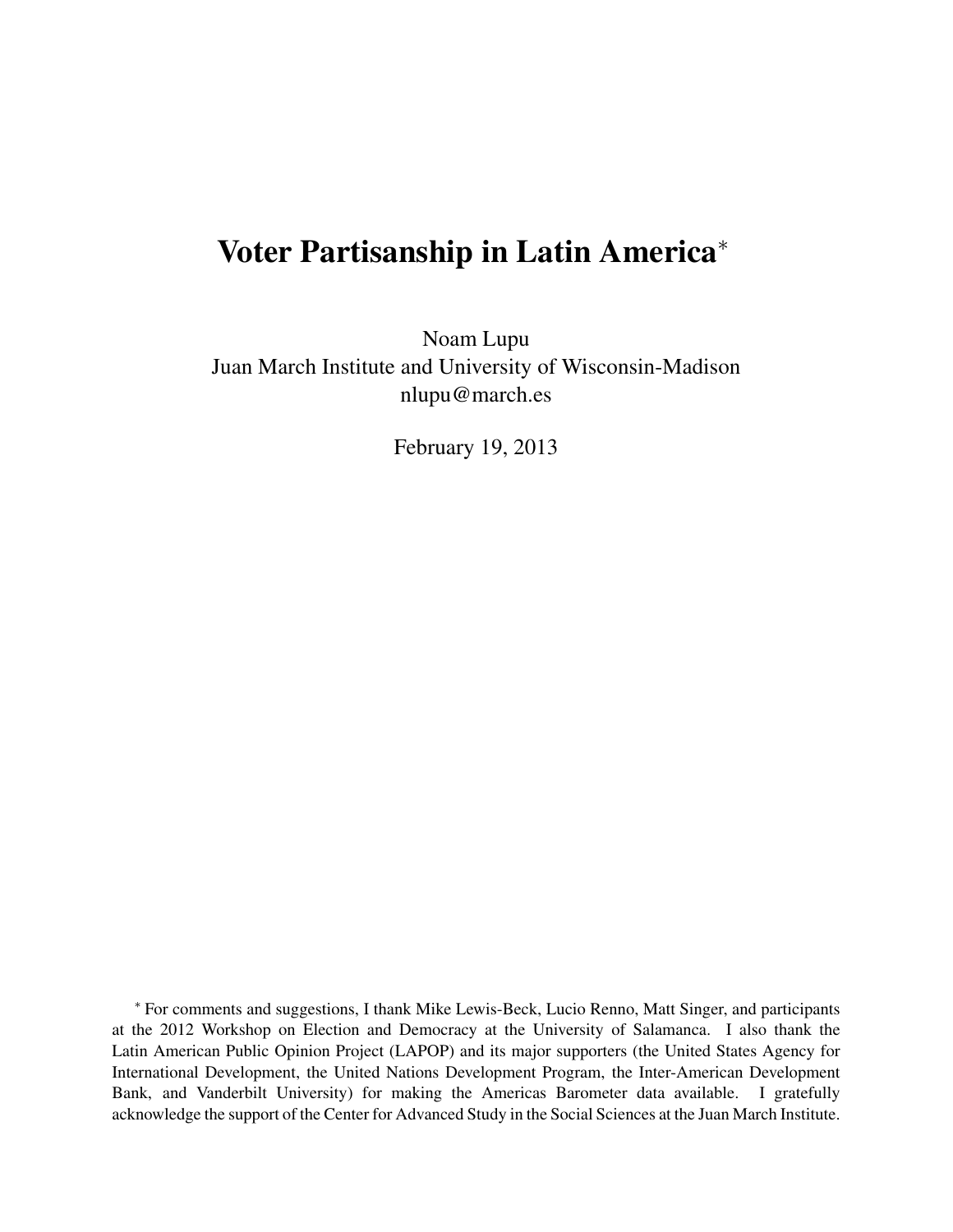#### Abstract

Partisanship strongly influences voter behavior, at least among the electorates of advanced democracies. Yet many scholars are skeptical that theories tested in advanced democracies apply to developing democracies like those in Latin America. Among their reasons are the region's political instability, the timing of democratic transitions, and the persistence of populism and clientelism. This paper tests the extent to which the distribution and effects of partisanship in Latin America conform to expectations derived from the theories of partisanship developed in advanced democracies. I also examine some institutional explanations for variations in levels of partisanship across countries in Latin America. To do so, I use cross-national surveys covering the entire region and panel surveys from Brazil and Mexico. In contrast to the skeptics, I find robust evidence of the overall applicability of theories of partisanship to Latin America. Partisanship, it seems, develops in new and old democracies following the same underlying behavioral processes, even while institutional and contextual factors condition these processes.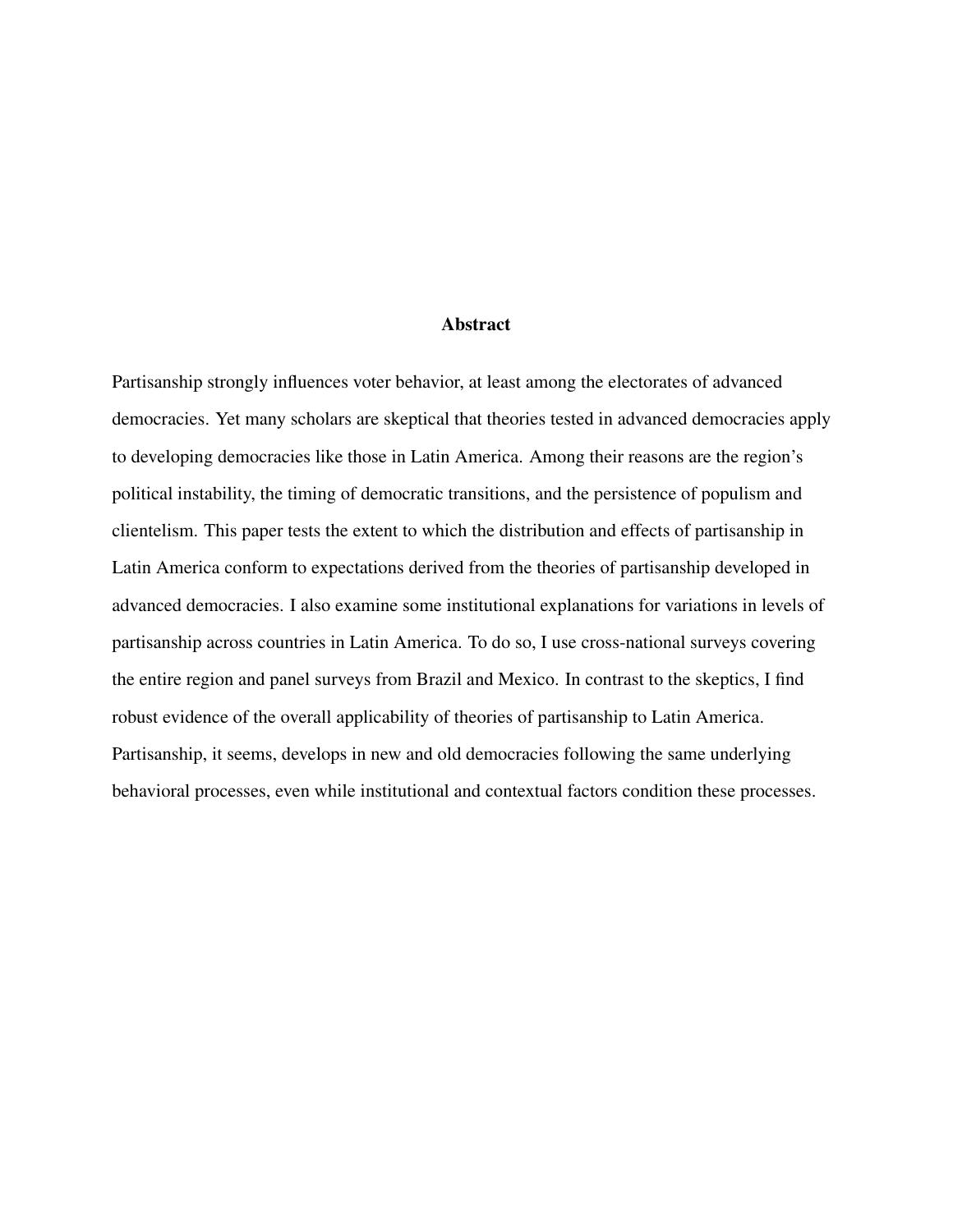In advanced democracies, a voter's attachment to a party strongly influences her political behavior. Party attachments often determine not only vote choice but also how citizens evaluate their government (Bartels 2000, 2002; Campbell et al. 1960; Green, Palmquist, and Schickler 2005: e.g.,).<sup>1</sup> Those attachments develop over time, passed down from parents to children and adapted or reinforced over the course of an individual's voting life (Achen 1992; Converse 1969; Jennings, Stoker, and Bowers 2009: .e.g,). Although scholars debate their nature and origins, party attachments clearly play an important political role in advanced democracies.<sup>2</sup>

We still know little about whether similar effects obtain in developing democracies. That's partly because many developing democracies only began holding competitive elections in the 1980s and 1990s. For many decades prior, the developing world was governed by autocratic regimes, obviating scholarly questions about electoral politics. Prominent skeptics also dismissed the possibility that party attachments would emerge in developing democracies (Kinzo 2005; Mainwaring 1999). For instance, Mainwaring and Torcal (2006) argue that, "[o]utside the advanced democracies, more voters choose candidates on the basis of their personal characteristics without regard to party, ideology, or programmatic issues" (204). That's because developing democracies emerged after the development of mass media, which allows politicians to appeal directly to voters rather than investing in party-building (Mainwaring and Zoco 2007; Mainwaring and Torcal 2006). Moreover, attachments to parties and their electoral effects seem irrelevant in contexts where fraud is rampant, party organizations are ephemeral, and voters' links to parties are primarily clientelistic (Dalton and Weldon 2007; Roberts and Wibbels 1999).

Yet this by no means characterizes all developing democracies. In fact, free and fair elections have now been held in many developing democracies for nearly three decades. In some of those cases, new political parties emerged and established themselves over time.<sup>3</sup> In others,

<sup>&</sup>lt;sup>1</sup> I use the terms partisanship, party attachments, and party identification interchangeably to refer to an individual's self-identification with a political party.

 $2$  There is even some debate about the meaningfulness of party attachments in party-centered elections in advanced democracies (Bartle and Bellucci 2009; Budge, Crewe, and Farlie 1976).

<sup>&</sup>lt;sup>3</sup> Such contexts also provide opportunities for learning about the emergence of new party attachments (e.g., Barnes, McDonough, and López Pina 1985; Brader and Tucker 2001, 2008a, b; Miller and Klobucar 2000).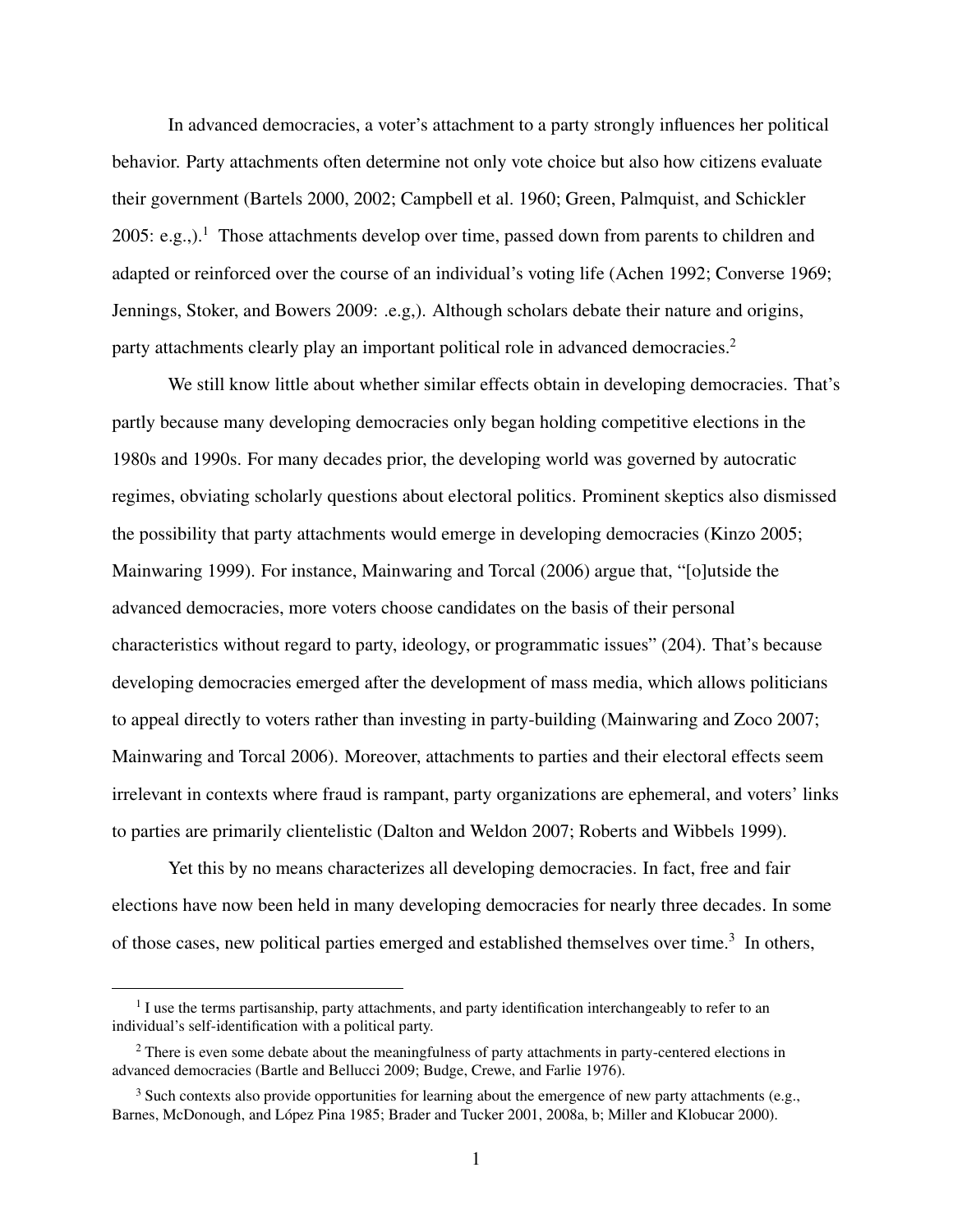political parties are significantly older than the current period of competitive elections. Established parties had contested elections during prior periods of democracy, then simply remained dormant during authoritarian interludes, returning to political prominence with the convocation of new democratic elections. In many of these contexts, electoral competition remains imperfect, and patronage and clientelism continue to characterize some political linkages. But even there many millions of voters form attachments to parties without coercion or fraud. We ought to know more about how these voters form attachments to parties, and how those attachments affects their political attitudes and behavior.

There are also good reasons to expect that voter partisanship in developing democracies functions much like it does in the advanced democracies. Generally, behavioral processes in developing democracies tend to resemble those in advanced ones (van der Brug, Franklin, and Toka 2008). It also seems unlikely that deeply-held party attachments from previous democratic ´ periods would simply disappear when electoral competition is interrupted and not reemerge with redemocratization (Lupu and Stokes 2010). Even where new political parties emerge with democratization, political identities often form around existing social divisions that are already politically salient (e.g., Shabad and Slomczynski 1999; Valenzuela and Scully 1997; Wittenberg 2006). And if new political parties in advanced democracies manage to foster voter partisanship in the era of mass media (Ignazi 1996), why would new political parties in developing democracies be unable to do the same? After decades of electoral competition, patterns of voter partisanship in developing democracies ought to resemble those in established democracies. If, instead, the skeptics are right, then voter partisanship in new democracies should be fairly vacuous and matter little to political behavior.

Latin America's developing democracies seem particularly appropriate contexts in which to test these propositions. Most of the region's democracies had prior democratic experience upon their most recent return to democracy. In many cases, political parties that had contested elections during prior periods of democracy simply remained dormant during authoritarian interludes, returning to political prominence with the convocation of new democratic elections. Indeed, some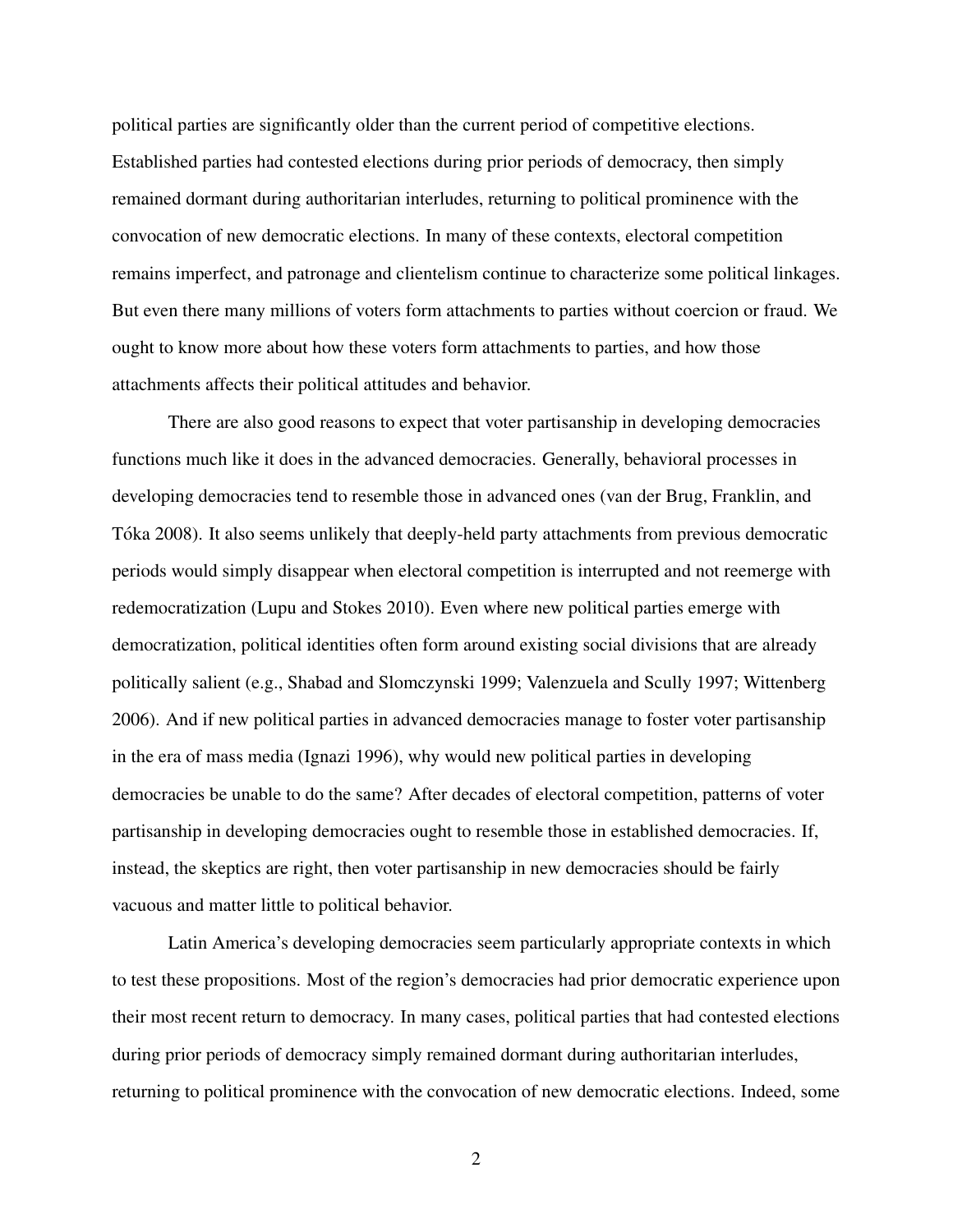of those parties – like the Colorado party of Uruguay and the Liberal party of Colombia – were among the oldest party organizations in the world still competitive for national office. Many of these established parties – like the Peronist party in Argentina and the APRA in Peru – helped mobilize major political movements in prior democratic eras, incorporating millions of citizens into politics and engendering deeply-held partisan attachments. Yet we know surprisingly little about the extent to which our theories about partisanship travel to the Latin American context.

This paper use two kinds of data to address these questions. I first examine patterns of voter partisanship and its correlation with political behavior across the region using cross-national surveys. To better identify the causal effects of voter partisanship, I turn to panel surveys from Brazil and Mexico. I find that patterns of partisanship in Latin America closely resemble those in advanced democracies. On average, older, wealthier, more politically informed individuals, as well as those who trust government, are more likely to be partisan. And partisanship is conditioned by contextual differences, including the institutionalization, fragmentation, and polarization of the party system. The effects of partisanship in Latin America are also consistent with existing theories. Partisans are more likely to turn out, to work on campaigns, and to participate in protests. And a voter's partisanship informs her vote choice, even in contexts where parties are weak or transitional systems.

Despite these congruences, rates of voter partisanship across Latin America vary tremendously. Studying mass partisanship in the region thus also allows us to test and refine theories about how contextual factors condition voter preferences. The lack of attention to voter partisanship in developing democracies means that we still know little about how to explain variation across countries and over time. Why do parties in some countries more widespread partisan attachments than those in other countries? A handful of studies have begun to address such questions, primarily across established democracies (Holmberg 1994; Huber, Kernell, and Leoni 2005; Lupu 2012; Schmitt 2009; Schmitt and Holmberg 1995), but the field remains wide open.<sup>4</sup> My findings suggest that the same behavioral process may determine how voters become

<sup>&</sup>lt;sup>4</sup> Earlier studies made some cross-national comparisons, but with very limited samples (e.g., Butler and Stokes 1969; Converse and Pierce 1992).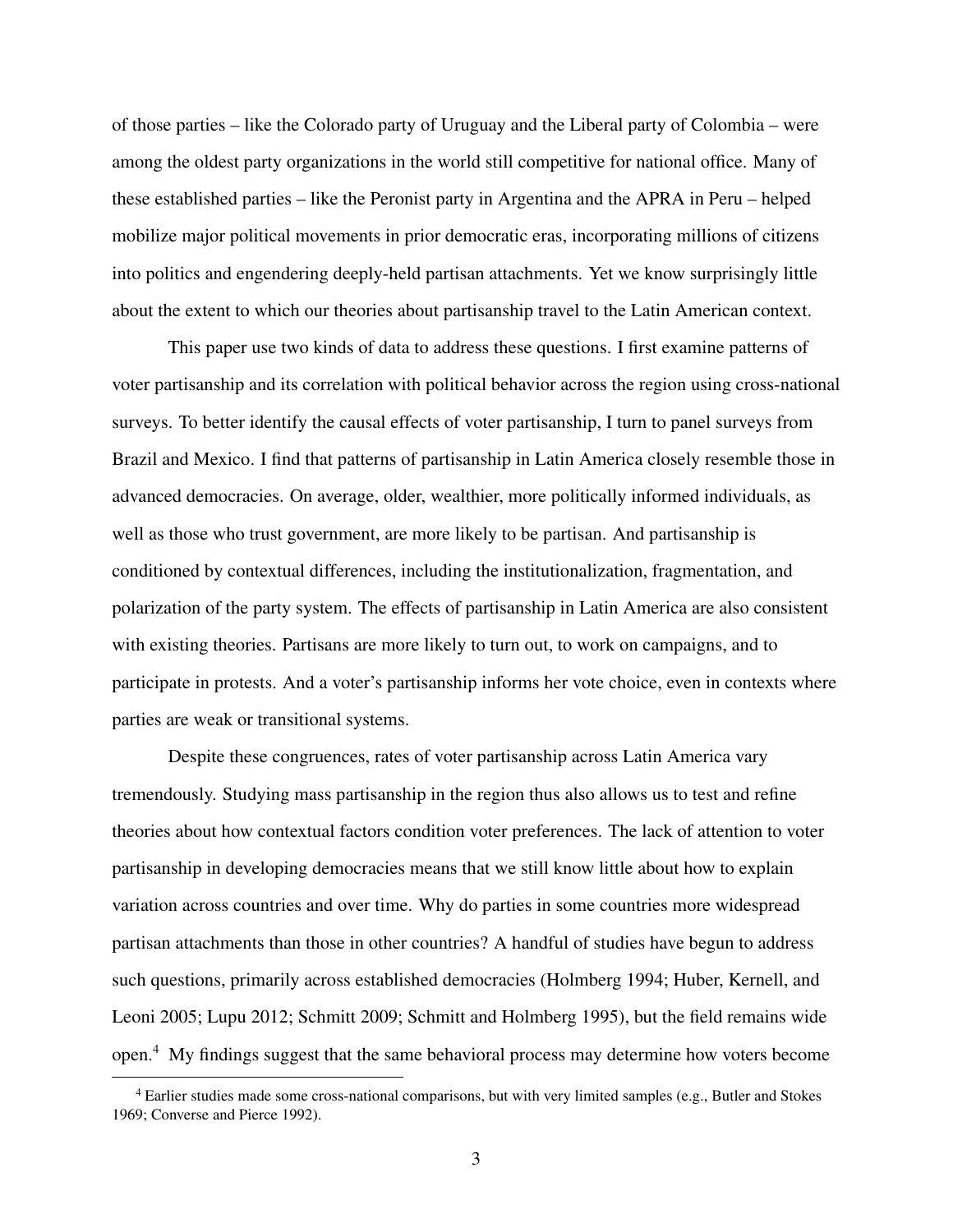partisan, but other factors condition that process. Scholars of comparative political behavior, and particularly experts on developing democracies, should identify those factors, whether institutional or contextual, that condition voter partisanship and add to our knowledge of this important behavioral phenomenon.

## **1 Voter Partisanship and Political Behavior**

The concept of partisanship has occupied scholars of political behavior for several decades. Its early proponents conceived it as a voter's enduring psychological attachment with a party, inherited like a religious affiliation and tending to persist over the life of an individual (Campbell et al. 1960; Miller 1976, 1991; Miller and Shanks 1996). A key insight of this conceptualization was the notion that partisanship is a type of social identity (Green, Palmquist, and Schickler 2005). Later authors offered a more rationalistic conceptualization in which voters evaluate parties over time to form a "running tally" and choose the party most likely to benefit them (Achen 1992; Fiorina 1981; Franklin and Jackson 1983; Jackson 1975; Jennings and Markus 1984; Page and Jones 1979). From this perspective, partisanship is not an identity but rather a product of voters maximizing their expected utilities.

In general, both sets of theories yield similar implications about the correlates of partisan attachments. Indeed, Achen (1992, 2002) explicitly motivates his theory using well-established empirical relationships between voter partisanship and individual characteristics. These implications will serve as the first set of hypotheses to be tested on data from Latin America. If theories of partisanship travel to the region, then we should uncover the same empirical relationships scholars have extensively documented in advanced democracies.

Scholars of partisanship regularly note that it develops and strengthens with age. Partisan attachments solidify either as citizens repeatedly vote for a particular party, as they gain political experience and exposure, or as they update and strengthen their evaluations of parties (e.g., Achen 1992; Converse 1969; Fiorina 1981; Jennings and Markus 1984). In developing democracies, we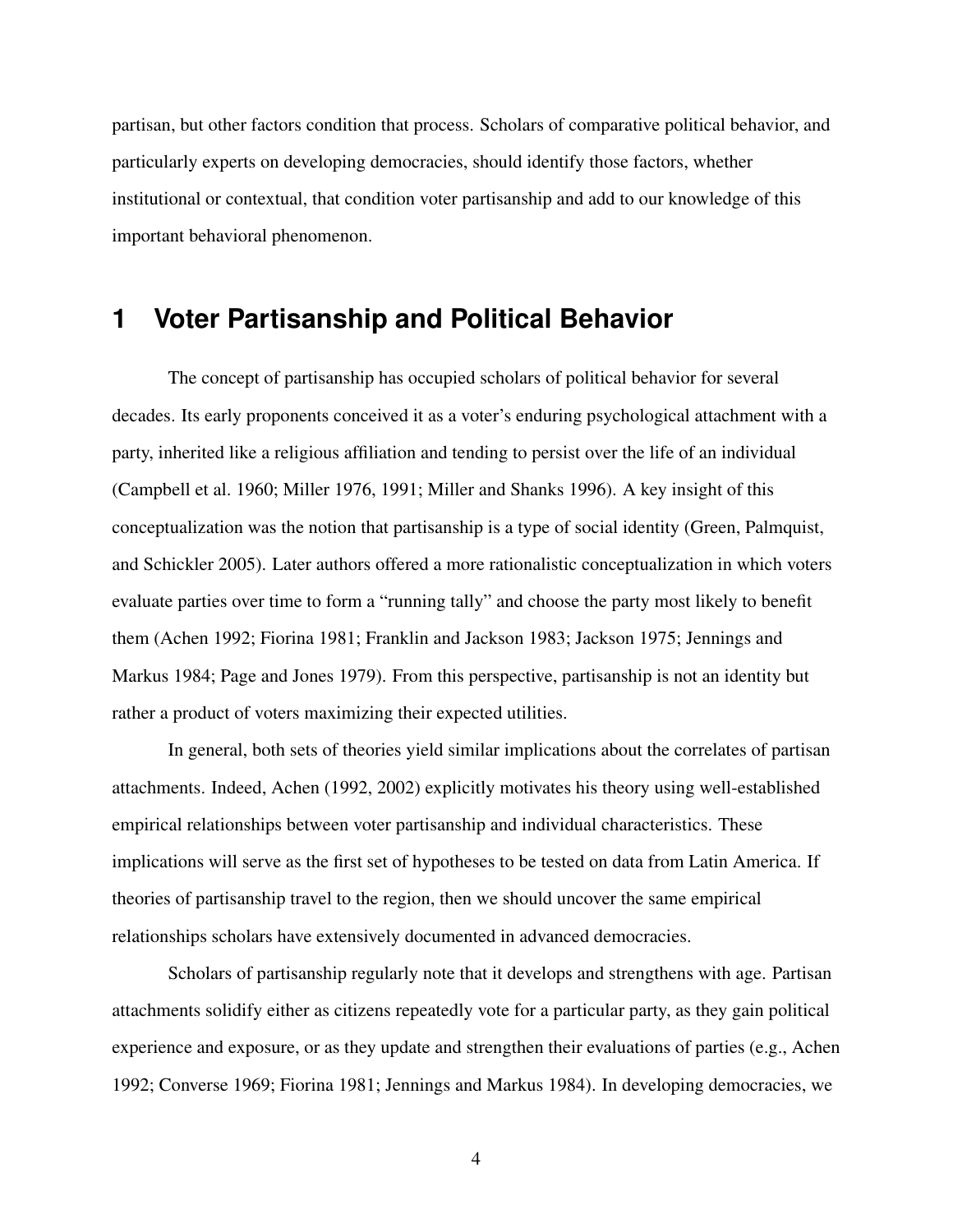might not expect a relationship between age and partisanship during the first years of democracy. If parties simply emerge with no prior history, then all voters, regardless of age, have little experience with them. In Latin America, though, many political parties are quite old, so older voters have much more experience with them. Moreover, after nearly three decades of elections, we would at least expect an age gap to have emerged.

Hypothesis 1: Older voters are more likely to be partisan.

Partisans in advanced democracies also tend to be more informed and more engaged than non-partisans. Although early scholars conceived of partisanship as a shortcut that would only be useful for those with limited information about politics, empirical studies have consistently found that it is the most informed who are more likely to identify with a party (citations). At least in the advanced democracies, it seems that voters need to know something about the parties in their system in order to form meaningful attachments.

Hypothesis 2: More informed voters are more likely to be partisan.

In advanced democracies, partisans also tend to be more engaged individuals. Those who engage in civil society, who are members of associations, are also more likely to seek out information about politics and, as a result, to form attachments. It is also those individuals who see their governments as legitimate, who trust political institutions, who are likely to engage in politics and to become partisan.

Hypothesis 3: Partisans tend to be more involved in civil society and more trusting of government institutions

No doubt the higher rates of clientelism in Latin America than in advanced democracies suggests that partisanship there may be tied to material exchange for some group of voters. Analysts broadly agree that direct exchanges of benefits for votes benefits only a small proportion of Latin American electorates, and parties often target their own partisans (Stokes et al. 2012).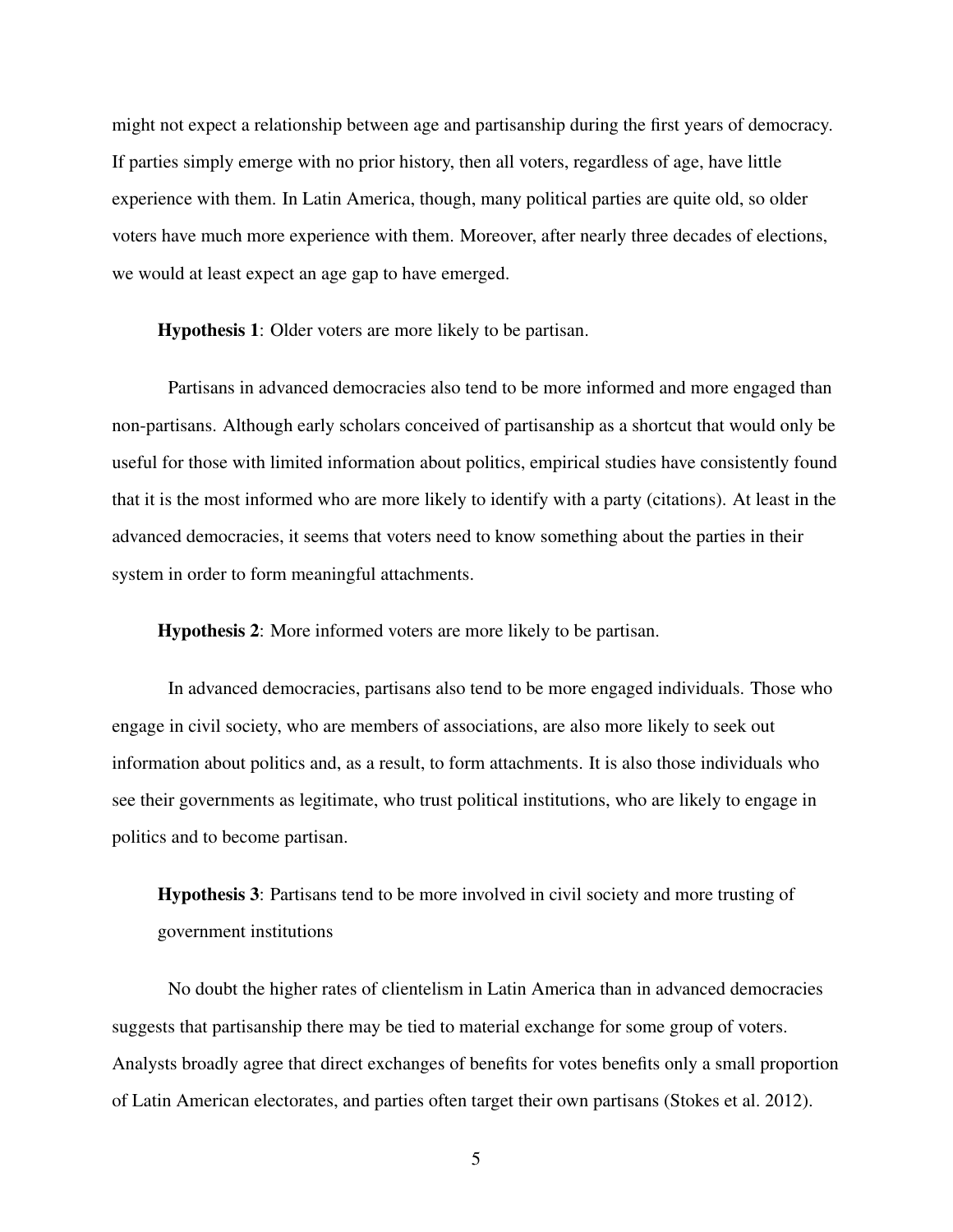Still, if the partisanship-clientelism link is right, the distribution of partisanship should mirror our expectations about the distribution of clientelism. Scholars of clientelism have shown that poor voters are disproportionately targeted by parties for such handouts (Brusco, Nazareno, and Stokes 2004; Schedler 2002; Stokes 2005). After all, the affluent are likely to demand more in exchange for their votes (see also Hicken 2011). If partisanship in Latin America is in fact a function of clientelist exchange, then we should see partisanship disproportionately among the poor.

Hypothesis 4: If partisanship is a function of clientelism, then partisanship in Latin America should be concentrated among the poor

Only a small handful of studies have explored the reasons for cross-national variation in voter partisanship. They suggest that institutional characteristics may condition the probability that an individual voter will form an attachment to a party. Quite intuitively, they argue that those rules that make it more difficult for voters to know what parties stand for will make partisanship less likely. These rules include balloting that focuses on candidates rather than parties. Since competition in these settings is primarily among candidates, voters may know learn little about their party labels. This is particularly true where candidates from the same party may be competing with each other. Party fragmentation may also reduce the likelihood of voter partisanship. Where voters are asked to keep track of a large number of parties, they may learn little about any one party. Party fragmentation may also mean that governments form via large coalitions, making it difficult for voters to associate policies or performance outcomes with a particular party. On the other hand, voters may learn about the parties in their system over time, as the same parties compete for office again and again. The more institutionalized the party system, the more likely it may be that voters will have come to know enough about the parties to form lasting attachments (e.g., Mainwaring and Scully 1995; Rose and Mishler 1998).

Hypothesis 5: Voter partisanship is conditioned by institutions like candidate-centered voting and the fragmentation and institutionalization of the party system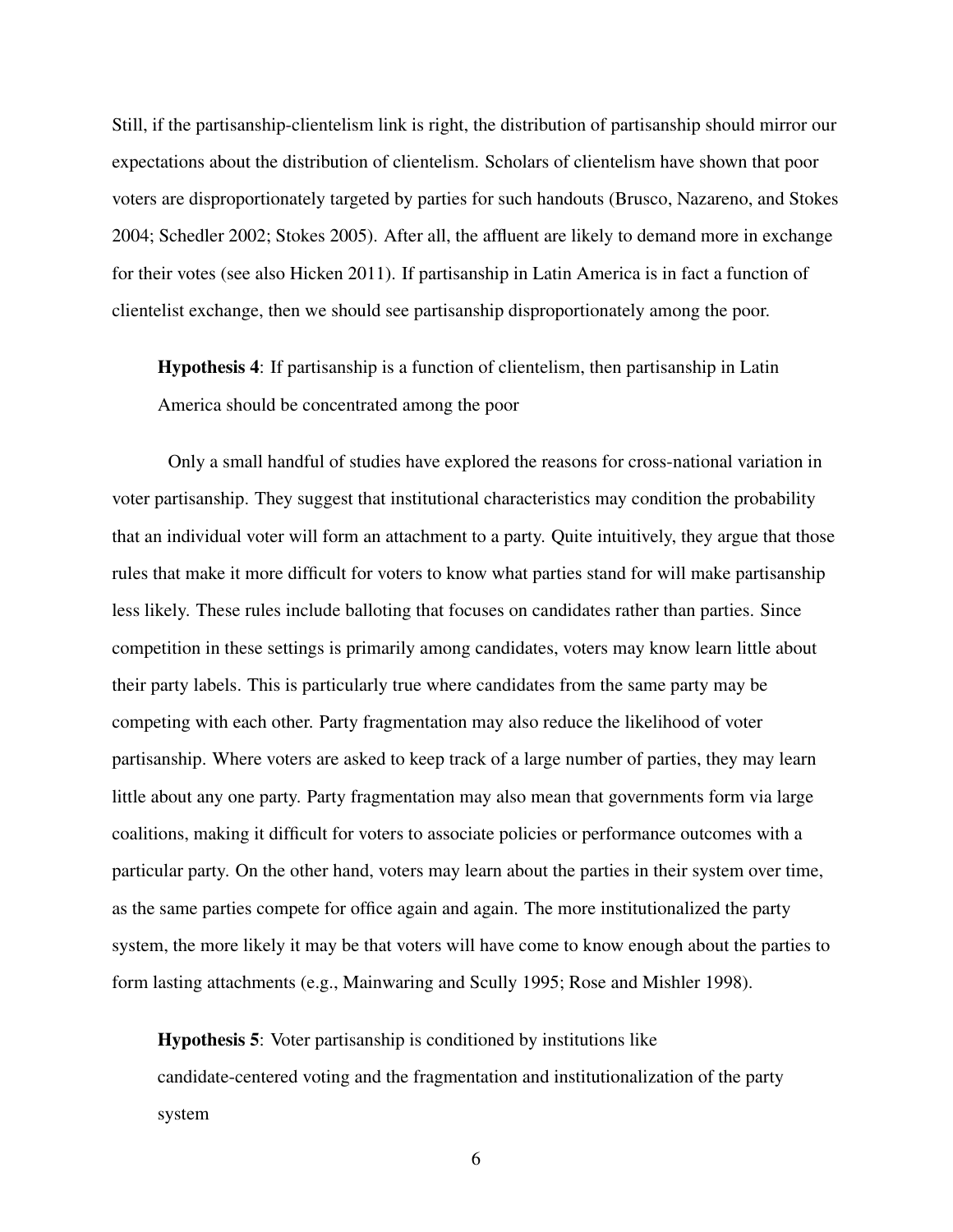In advanced democracies, these patterns of mass partisanship have important implications for political behavior. In particular, partisans are more likely to work on behalf of their party and to turn out to vote for their party (citations). They are also less likely to participate in politics through informal channels like protests (Finkel and Opp 1991).<sup>5</sup>

Hypothesis 6: Partisans are more likely to participate in politics through formal channels

Those theories, although derived and tested in advanced democracies, are rarely stated with explicit conditions on their scope. Implicit scope conditions surely include competitive elections and persistent party organizations across elections.<sup>6</sup> But both conditions are met by the latest periods of democracy in Latin America. Indeed, it seems difficult to imagine why parties in developing democracies should not have incentives to cultivate a stable base of partisans (Lupu and Stokes 2010). Either our theories about partisanship are more limited than we think or else patterns of partisanship in Latin America should be consistent with our theoretical expectations. The only way to know is to rigorously test these theories in developing democracies.

## **2 Voter Partisanship in Latin America**

Voter partisanship has been largely overlooked by scholars of Latin American politics. Until the 1980s and 1990s, most Latin American countries did not hold competitive elections, so voter behavior was largely irrelevant to political outcomes. Later observers viewed political parties in the region primarily as personalist vehicles or patronage machines and did not take seriously the possibility that voters might form lasting attachments with these parties. Indeed, Latin Americanists often bemoan the perceived absence of partisan attachments in the region (Mainwaring 1999; Mainwaring and Scully 1995).

 $<sup>5</sup>$  Similarly, the recent rise in rates of protest in Latin America has been linked to the decline of many established</sup> political parties in the region (Machado, Scartascini, and Tommasi 2011).

<sup>&</sup>lt;sup>6</sup> Even these conditions might be relaxed: partisanship can also emerge in competitive authoritarian settings (citations).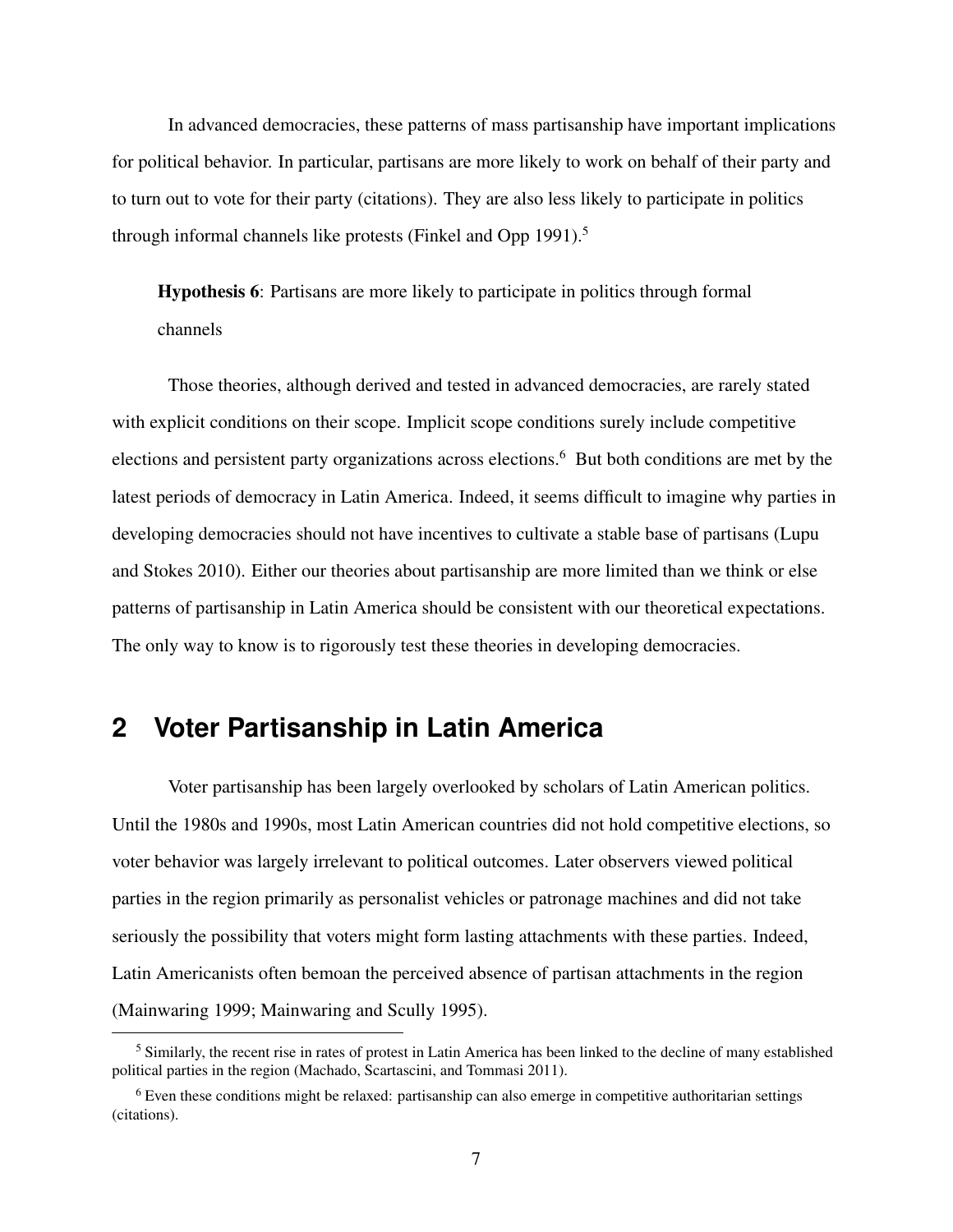A handful of recent studies explore specific aspects of voter partisanship in Latin America (Baker et al. 2010; Domínguez and McCann 1995; McCann and Lawson 2003; Medina Vidal et al. 2010; Moreno 2003; Morgan 2007; Pérez-Liñán 2002; Samuels 2006). But they focus on individual cases and do not test whether patterns of voter partisanship in the region conform to theoretical expectations. This paper represents the first comparative inquiry into patterns of mass partisanship across Latin America.

The lack of attention to mass partisanship in the region is particularly striking given the prevalence of party attachments in some countries in the region. Three decades after the Third Wave of democratization, millions of Latin Americans identify with political parties. The 2010 Americas Barometer asked respondents in the 18 major Latin American democracies about their party attachments.<sup>7</sup> Figure 1 plots the proportion of respondents in each country who said they identified with a party. As a base of comparison, the figure also includes that proportion for the US, the case that has motivated decades of scholarship on voter partisanship.

### [Figure 1 about here]

The figure shows that rates of voter partisanship in parts of Latin America look comparable to the US. Voters in the Dominican Republic and Uruguay seem just as likely to identify with a political party as Americans. There seems to be little reason to think that voter partisanship does not emerge in developing democracies.

Even more striking in Figure 1 is the enormous heterogeneity across countries in the region. At one extreme, only 11 percent of Chileans identify with a political party, while over 60 percent of Uruguayans do.<sup>8</sup> This means that even if the underlying behavioral process of partisan identification is the same across developing and developed democracies, other factors seem to condition that process. Institutions, social structures, or characteristics of the party system might be explaining cross-national differences. Very few studies have examined these factors, and those

<sup>7</sup> See question wording below.

<sup>&</sup>lt;sup>8</sup> This distribution is also somewhat surprising: Chile is often viewed as the most developed democracy in the region even though national rates of voter partisanship seem very low by the standards of most advanced democracies. Studying attitudes like mass partisanship in Latin America will improve our assessments of the region's democracies.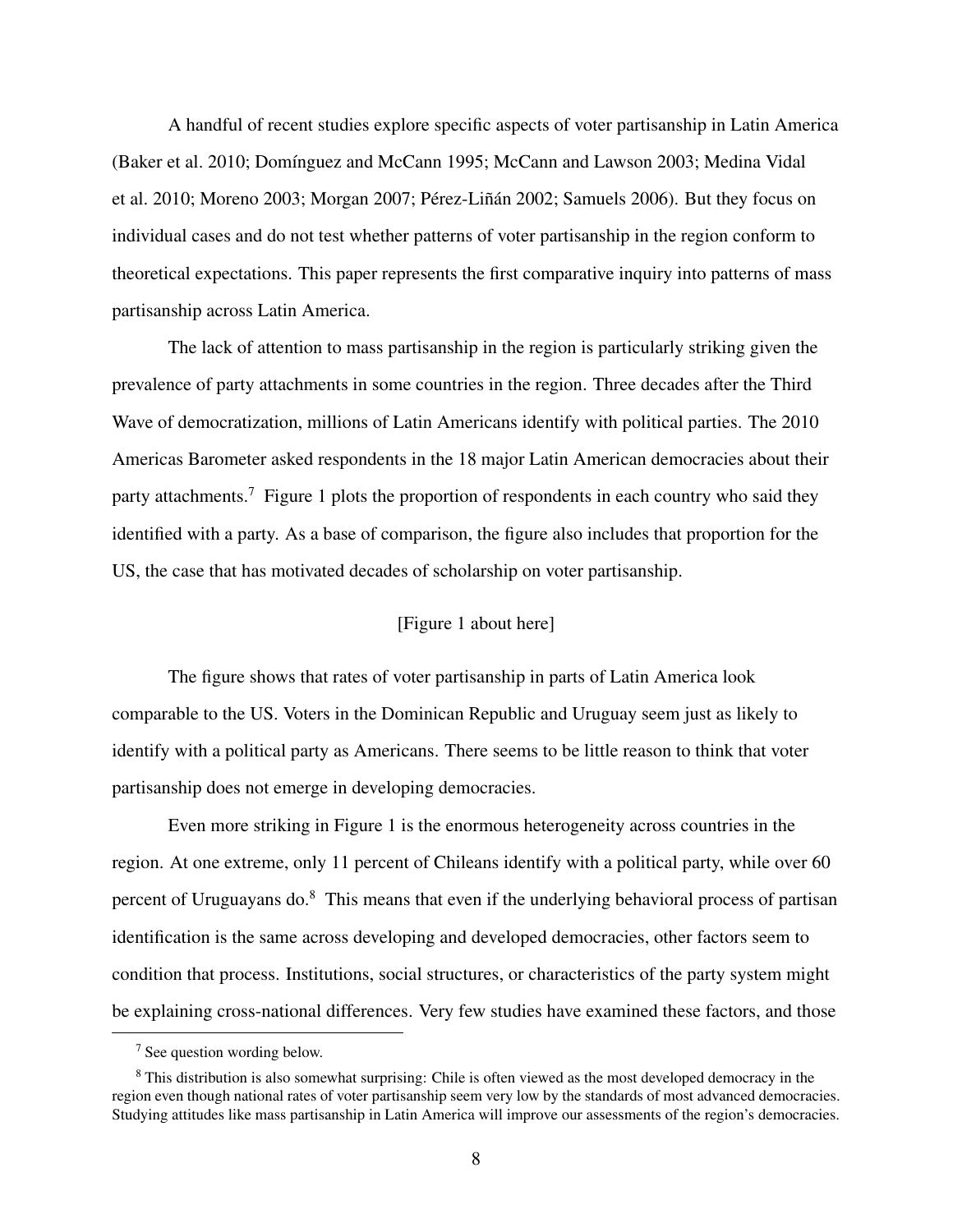that do overwhelmingly employ data from established democracies. This paper represents the first effort to explain cross-national variation in mass partisanship within Latin America.

### **2.1 Data and Measures**

To test hypotheses about patterns of voter partisanship in Latin America, I turn to the cross-national surveys of the Americas Barometer.<sup>9</sup> I focus on the 18 major Latin American democracies, combining the Americas Barometer data from 2006, 2008, and 2010. I end up with a sample covering 49 surveys across these countries.<sup>10</sup>

The key dependent variable is a respondent's attachment to a political party. The Americas Barometer item on partisanship asked, "Do you currently identify with a political party?" (Americas Barometer translation).<sup>11</sup> There are well-known debates about the appropriate way to tap party attachment in surveys, and existing cross-national options are not perfect (Johnston 2006). This item is one of few defensible options and one that is used widely in the region (e.g., Baker et al. 2010; Pérez-Liñán 2002; Samuels 2006).

I want to know whether certain individual characteristics correlate with partisanship. The key individual-level variables identified by prior studies as determinants of voter partisanship are age, political information, participation in civic associations, and trust in government. I construct an index of a respondent's level of political information using three factual questions asked in the Americas Barometer survey.<sup>12</sup> My analysis also includes a measure of education, often a

 $9$  Information about all of the survey data used in this paper, along with descriptive statistics for all the variables, is reported in the appendix.

<sup>&</sup>lt;sup>10</sup> The countries are Argentina, Bolivia, Brazil, Chile, Colombia, Costa Rica, Dominican Republic, Ecuador, El Salvador, Guatemala, Honduras, Mexico, Nicaragua, Panama, Paraguay, Peru, Uruguay, and Venezuela. This means that five country-years are missing from my sample: in 2006, Argentina was not surveyed; the partisanship item was not asked in Bolivia, Ecuador, and Guatemala; and the Brazil survey did not ask the respondent's ethnicity.

<sup>11</sup> The term used in the Spanish questionnaire is *simpatiza*, not *se identifica*. But the Americas Barometer coordinators recognize that *simpatiza* in Spanish means something closer to identification than a direct translation ("sympathize") would suggest.

<sup>&</sup>lt;sup>12</sup> The three questions were, (1) "What is the name of the current president of the United States?," (2) "How many [provinces/departments/states] does [country] have?," and (3) How long is the presidential term of office in [country]?" Like Highton (2009), my index is simply the number of questions a respondent answered correctly. Some years of the Americas Barometer asked additional factual questions, but I use only the three that are consistent across all three years of the survey.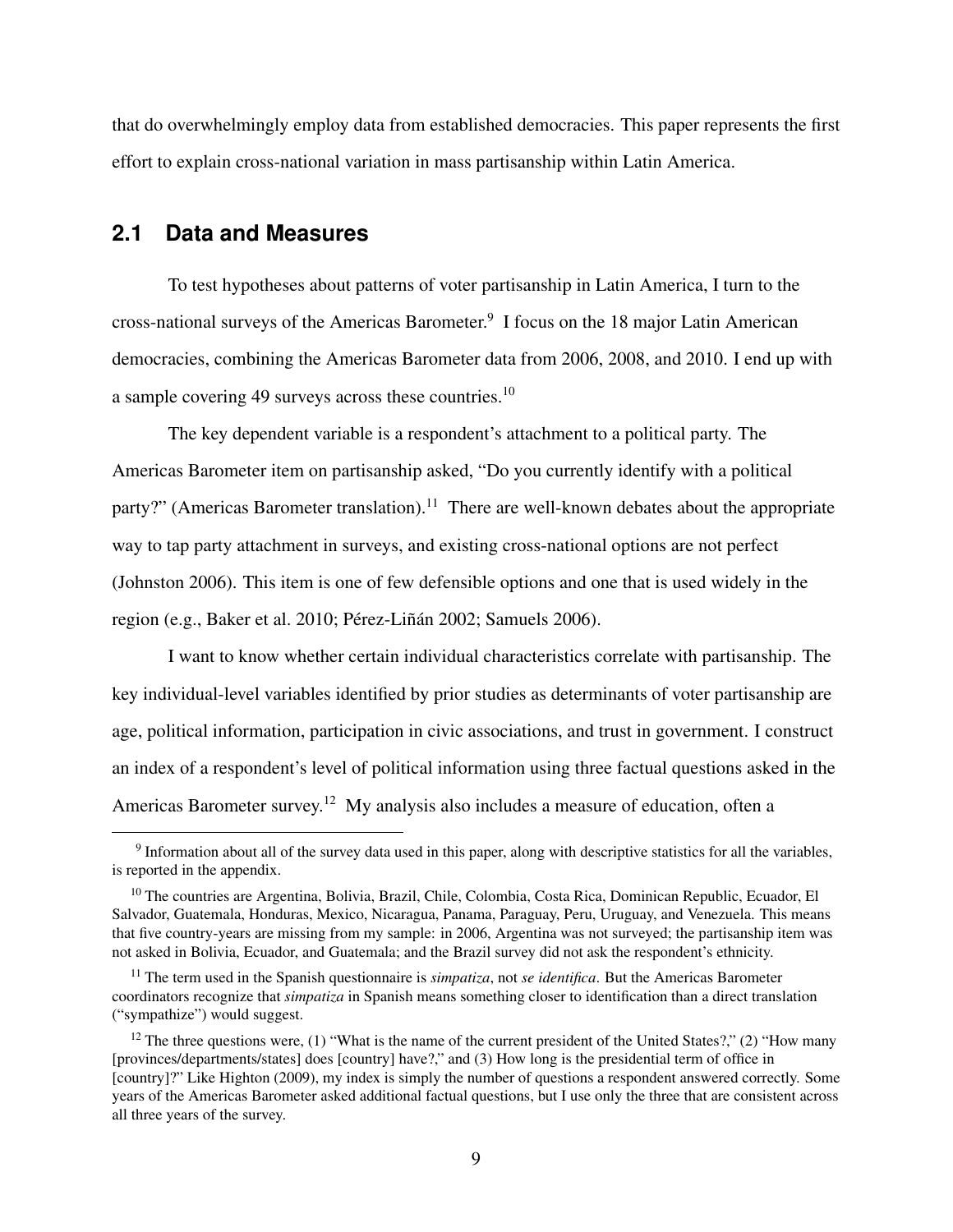reasonable proxy for political knowledge (e.g., Delli Carpini and Keeter 1996; Highton 2009). I also measure participation in civic associations using an index of four questions about the respondent's participation in different kinds of organizations.<sup>13</sup> Following Doyle (2011), I measure trust in government as an index constructed from three items about the respondent's trust in the justice system, the legislature, and the political parties.<sup>14</sup> I also control for demographic characteristics, including gender, self-identified ethnicity (whites/non-whites),  $15$  urban or rural residence, and household income.<sup>16</sup>

I also want to know whether certain characteristics of the party system and country institutions correlate with voter partisanship. My models therefore include as explanatory variables the average age of the parties, ethnic fractionalization in the society, the effective numbers of electoral (ENEP) and legislative parties (ENLP), and the degree to which voting is candidate-centered rather than party-centered. I use the average age across each party listed for a country in the Database of Political Institutions. Because these ages take on very high values for particular countries (e.g., Colombia, Uruguay), I use the natural log of this measure. I measure ethnic fractionalization within each survey using the survey item on ethnicity. Following Alesina et al. (2003), I measure ethnic fractionalization as the probability that two randomly selected

<sup>&</sup>lt;sup>13</sup> The set of items began with the preface, "I am going to read a list of groups and organizations. Please tell me if you attend their meetings at least once a week, once or twice a month, once or twice a year, or never." Respondents were then asked about the frequency of participation in (1) "Meetings of any religious organization," (2) "Meetings of a parents' association at school," (3) "Meetings of a community improvement committee or association," and (4) "Meetings of an association of professionals, merchants, manufacturers or farmers." I construct the index using principal-components factor analysis, with higher values indicating more frequent participation.

 $14$  These items were introduced with the statement, "I am going to ask you a series of questions. I am going to ask you that you use the numbers provided in the ladder to answer. Remember, you can use any number." Respondents were provided with a card containing a ladder from 1 to 7. The items I use asked respondents, (1) "To what extent do you trust the justice system?" (2) "To what extent do you trust the National Congress?" and (3) "To what extent do you trust the political parties?" I construct the index using principal-components factor analysis, with higher values indicating higher levels of trust.

<sup>&</sup>lt;sup>15</sup> This question asked, "Do you consider yourself white, mestizo, indigenous, black, mulatto, or of another race?"

<sup>&</sup>lt;sup>16</sup> Non-response for the household income item is not trivial. Booth and Seligson (2009) therefore advocate constructing an index of wealth based on household goods. Using their measure does not substantively change my results.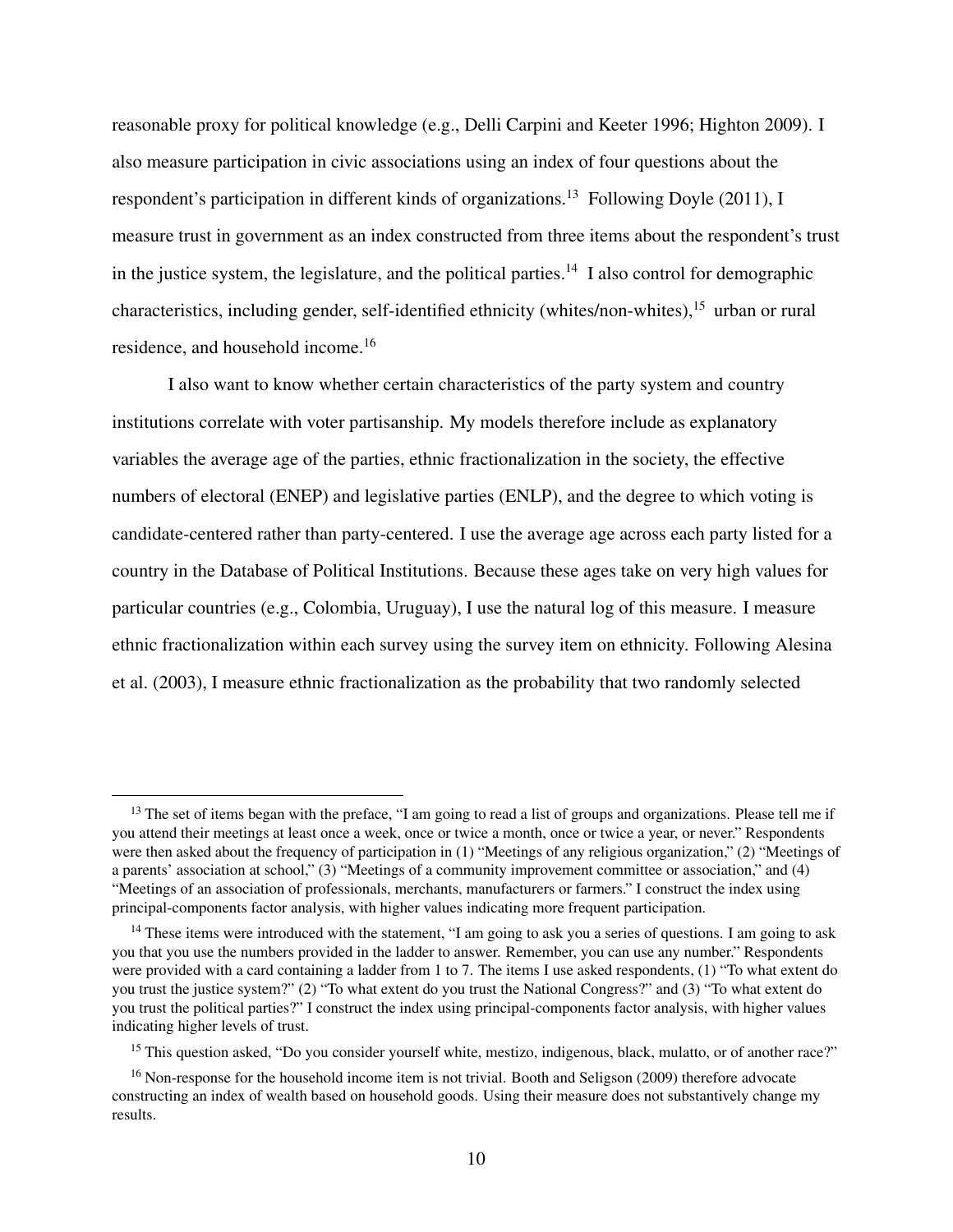individuals from the survey sample have the same ethnicity.<sup>17</sup> To measure the ENEP and ENLP, I use the standard Laakso and Taagepera (1979) calculation with electoral vote shares and lower-house seat shares, respectively, from the most recent election prior to each survey.<sup>18</sup> My measure of candidate-centered voting comes from the updated dataset of Wallack et al. (2003). This variable measures a candidate's incentives to cultivate a personal vote based on electoral rules, namely, district magnitude, party control over the ballot, the degree of pooling of votes across copartisans, and the number of votes that citizens can cast for parties and/or candidates (see Carey and Shugart 1995).

Cross-national survey data also allow me to examine whether voter partisanship is associated with political participation. The Americas Barometer surveys asked respondents whether they turned out to vote in the most recent presidential election, whether they have worked for a political campaign, and whether they participated in a protest in the past year.<sup>19</sup> In these analyses, I want to know whether respondents with partisan attachments are more or less likely to participate in these political activities. While voting and campaigning can be thought of as formal means of political participation, protesting is a kind of informal channel of participation, outside the institutional political structure. In analyzing the correlates of these activities, I include as control variables the same individual-level variables as in the prior analyses.

### **2.2 Who Are the Partisans?**

Using Americas Barometer survey data, I estimate multilevel probit models to test simultaneously the individual and country-level relationships identified by research on advanced

<sup>18</sup> Specifically,  $1/\sum_{n=1}^{N}$  $i=1$  $\omega_i^2$ , where  $\omega_i$  is party *i*'s (*i* = 1, ..., *N*) vote/seat share.

<sup>&</sup>lt;sup>17</sup> Specifically, the measure is one minus the Herfindahl index, or  $1 - \sum_{n=1}^{N}$  $i=1$  $s_i^2$ , where  $s_i$  is group *i*'s ( $i = 1, ..., N$ ) share of the population.

<sup>&</sup>lt;sup>19</sup> The questions were worded as follows: (1) "Did you vote in the last presidential elections of [year of last presidential elections]?" (2) "There are people who work for parties or candidates during electoral campaigns. Did you work for any candidate or party in the last presidential elections of [year of last presidential elections]?" and (3) "In the last 12 months, have you participated in a demonstration or protest march?" The item on protesting was asked only in the 2010 wave of the Americas Barometer, so that analysis uses a more limited sample.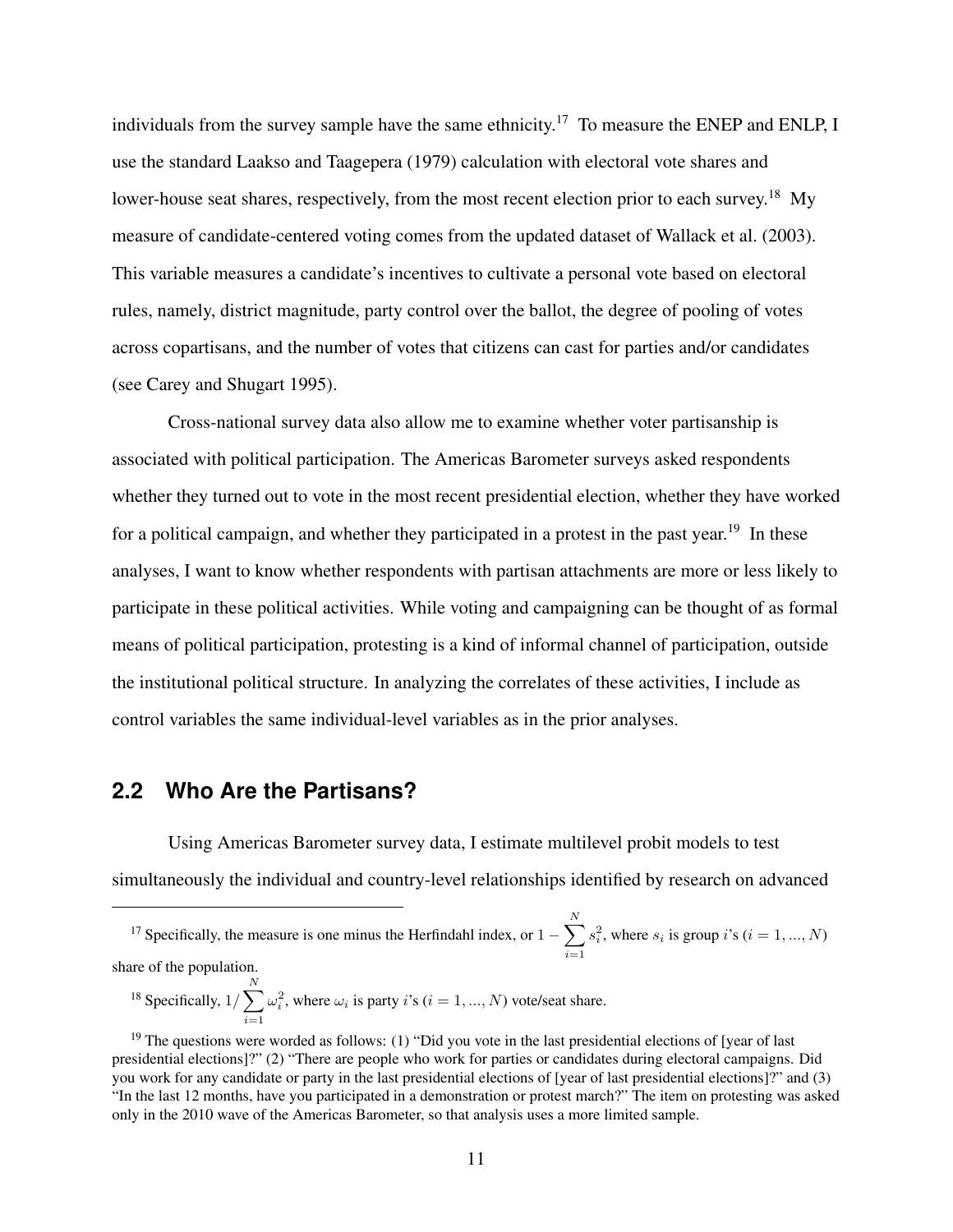democracies. Based on these estimates, Figure 2 plots the change in predicted probabilities produced as we go from the 10th to the 90th percentile value for each explanatory variable. The values in the figure are total effects, based on separate models that include different sets of variables along the standard "funnel of causality" in public opinion research.<sup>20</sup>

### [Figure 2 about here]

Cross-national survey data from the Americas Barometer reveals that patterns of voter partisanship in Latin America resemble those elsewhere in the world. Consistent with Hypothesis 1, older individuals are more likely to be partisan. Partisans also appear to be more educated and have higher incomes, variables that are themselves associated with higher levels of political information. And political information itself also correlates with partisanship – more informed and more educated individuals are more likely to be partisan, consistent with Hypothesis 2. Individuals who participate in civic associations, and those with higher levels of trust in government, are also more likely to identify with a party, consistent with Hypothesis 3.

The individual-level results are also not consistent with Hypothesis 4: partisans tend to be better off than non-partisans. If voter partisanship in Latin America were primarily based on clientelist exchange, we would expect the opposite to be true. This finding does not rule out the possibility that some voters identify with a political party because of the material benefits the party gives them. But it does reveal that, on average, partisanship in Latin America is more than a byproduct of clientelism.

Institutional characteristics also condition Latin American voter partisanship in predictable ways. Where voting focuses on candidates rather than parties, voters are less likely to form party attachment. Party fragmentation also makes voters less likely to be partisan. While Huber, Kernell, and Leoni (2005) find opposite effects of electoral and legislative fragmentation on partisanship, both forms of fragmentation reduce the likelihood of partisanship in Latin America. The institutionalization of the party system, measured in terms of mean party age,

<sup>&</sup>lt;sup>20</sup> The coefficient estimates from each model are reported in appendix Table A1.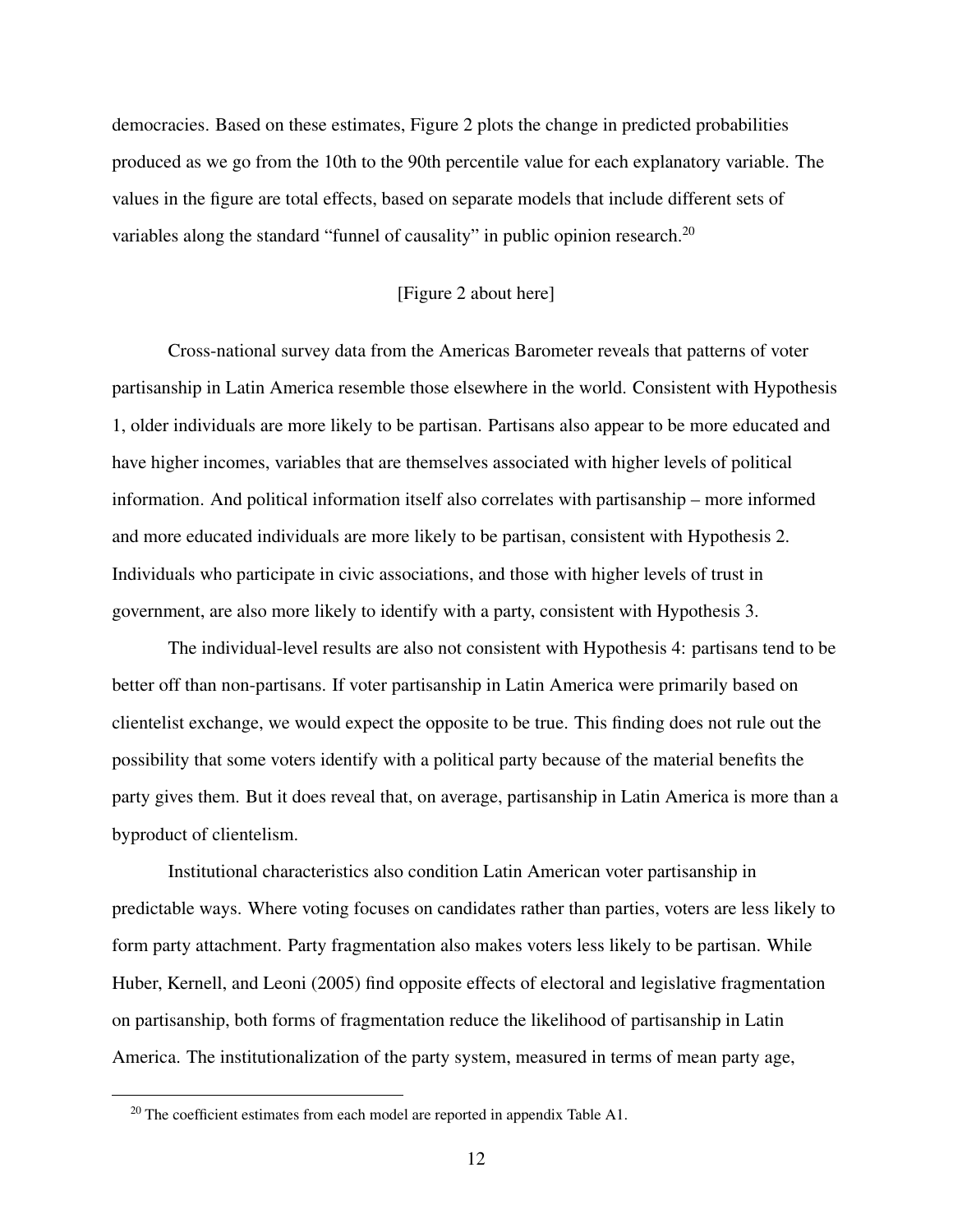conversely increases the probability of partisanship. These effects are consistent with Hypothesis 6. Finally, ethnic fractionalization does not appear to be associated with partisanship in Latin America.

### **2.3 Does Voter Partisanship Matter?**

Latin American partisans look similar to partisans in the US and Western Europe. Country-level contexts also condition voter partisanship in Latin America much as they do in the rest of the world. But does this voter partisanship matter for politics? Do these party attachments inform political attitudes and behaviors? Or is voter partisanship simply a restatement of vote choice or an artifact of US-trained scholars importing a meaningless category from advanced democracies?

Multilevel probit models of the Americas Barometer data reveal that voter partisanship indeed correlates with political participation of different forms.<sup>21</sup> The predicted probabilities in Figure 3 reveal positive relationships between identifying with a political party and both turning out to vote and working for a campaign. On the other hand, participation in protests is negatively correlated with partisanship. This suggests that partisan are more likely to participate in politics through formal channels like voting and campaigning than through informal ones like protesting. These results are thus consistent with Hypothesis 6.

[Figure 3 about here]

## **2.4 Partisanship and Voting: Identifying Causal Effects with Panel Surveys**

Latin American partisans look like their counterparts elsewhere in the world, and their partisanship leads them to participate in politics in predictable ways. But do partisans indeed vote for their party? And if so, is it their party attachment that leads them to support their party at the

<sup>&</sup>lt;sup>21</sup> The coefficient estimates from each regression are reported in appendix Table A2.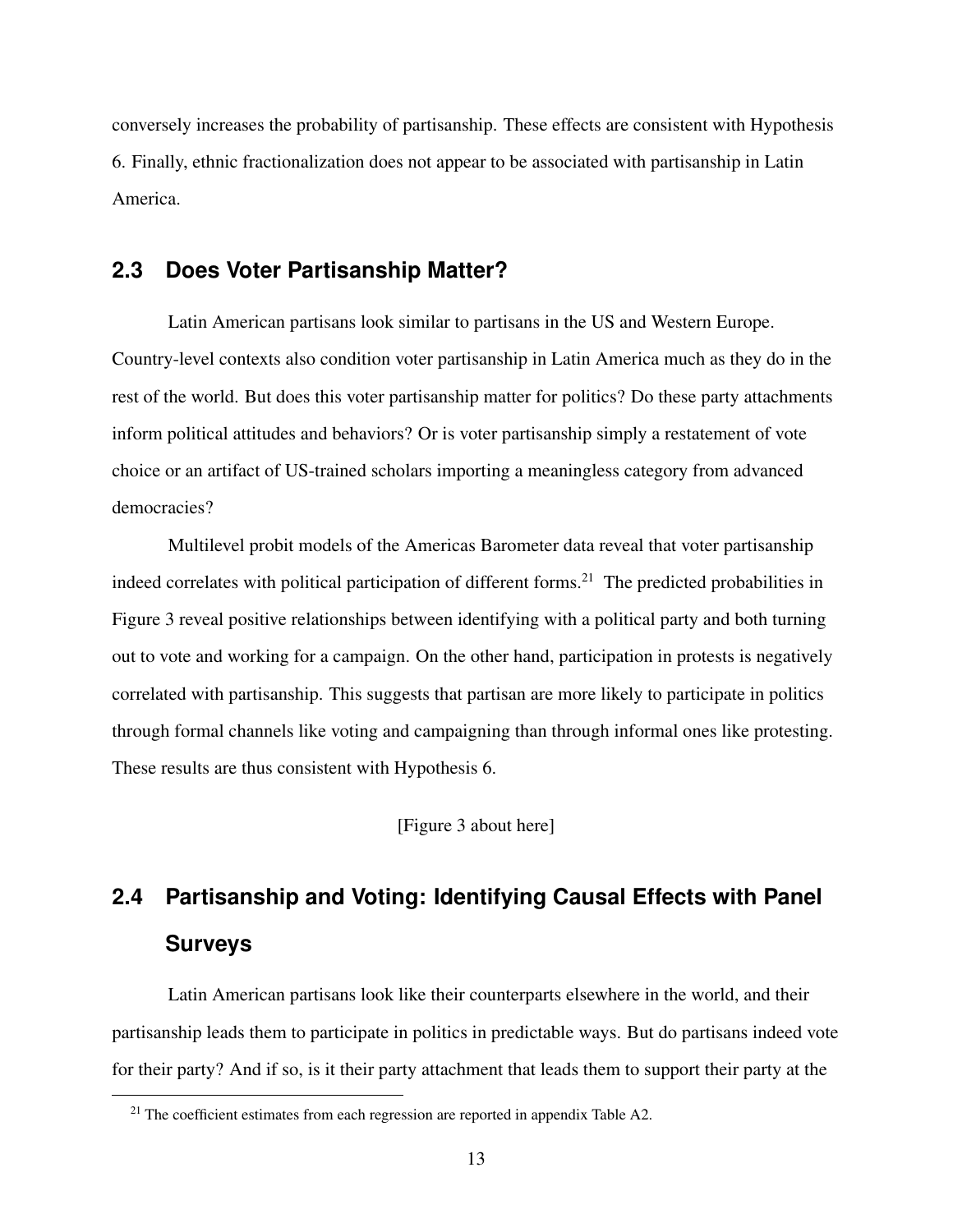polls, or do they bring their party attachment in line with their vote intention? As one prominent skeptic of applying the concept of party identification outside the US has noted, it might be that, "[p]arty identification is not causally prior to the vote, but simply a reflection of the vote and therefore causally posterior to the vote" (Thomassen 1976: 72).

One way to address this problem and identify the causal relationship between voter partisanship and vote intention is through repeated interviews of the same survey respondents. Indeed, part of the definition of a cause is that it occurs prior to an outcome (Finkel 1995). Panel surveys allow us to test whether perceptions of party polarization affect changes in partisanship within the same individuals over time, helping to identify the causal link (Bartels 2006). Such surveys necessarily imply focusing on a specific country and therefore limit generalizability. But we gain confidence in the causal interpretation of the correlational analysis if we can identify that causal relationship in the same context with panel survey data.

Fortunately, three panel surveys conducted in Latin America have asked questions about partisanship and vote intention.<sup>22</sup> Two are multi-wave panels surrounding the Mexican elections of 2000 and 2006, and the third is a multi-wave panel conducted in two mid-sized Brazilian cities between 2002 and 2006.<sup>23</sup>

The Mexican panels include three (2006) or four (2000) waves surrounding the respective July presidential elections. Mexico's elections represent the country's first and second competitive election (Klesner 2002). In 2000, the long-ruling Institutional Revolutionary Party (PRI) had to compete for the first time with two new opposition parties, the Party of Democratic Revolution (PRD) and the National Action Party (PAN). Partisanship was therefore fairly fluid in these elections as voters began to learn about the opposition parties (McCann and Lawson 2003). The Brazilian panel, although not nationally representative, covers two cities with very different political systems over the course of two national elections. The Brazilian party system is

<sup>&</sup>lt;sup>22</sup> To my knowledge, these are the only publicly available panel surveys conducted in Latin America that contain these items.

<sup>&</sup>lt;sup>23</sup> For more information on these surveys, see Baker, Ames, and Renno (2006), Domínguez and Lawson (2004), Lawson and McCann (2005), and McCann and Lawson (2003).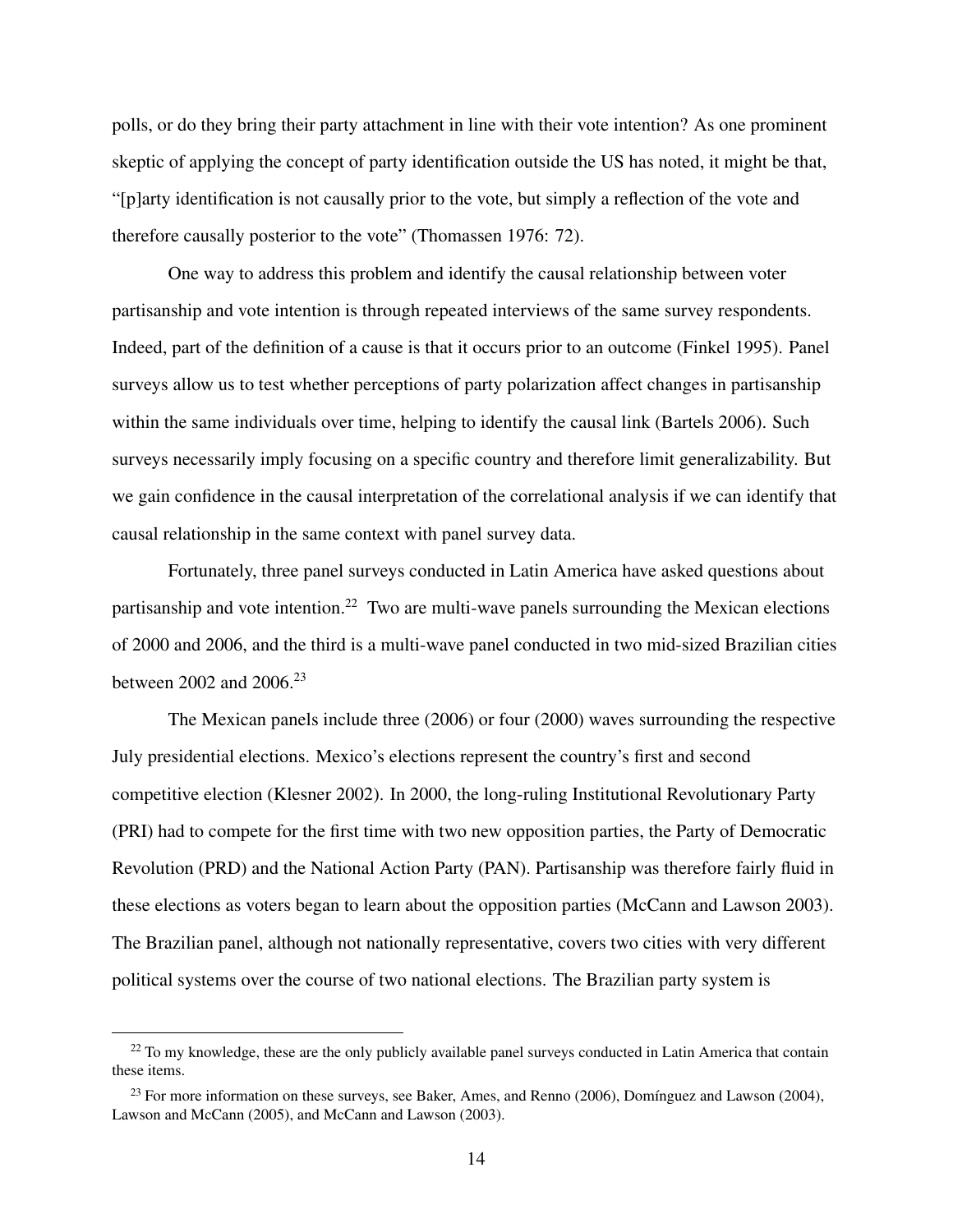considered among the weakest in the region given highly candidate-centered electoral rules (e.g., Mainwaring 1999). These data therefore present a hard test of theories of partisanship since party attachments should be fairly weak in these contexts.

To analyze the causal effect of voter partisanship on vote intention, I specify a cross-lagged structural equation model frequently used by scholars of US public opinion working with panel survey data (e.g., Highton and Kam 2011; Layman and Carsey 2002). This approach uses simultaneous equations to model current partisanship and current vote intention as functions of prior partisanship and prior vote intention. The logic behind cross-lagged causality is that a variable  $X$  is said to cause another variable  $Y$  if prior observations of  $X$  are associated with current observations of Y, holding constant prior observations of Y (Finkel 1995: 25-6). In this way, cross-lagged models are akin to Granger causality in time-series analysis (Hood, Kidd, and Morris 2008). In this context, we want to know whether prior voter partisanship affect current vote intentions while taking account of preexisting vote intentions.<sup>24</sup>

Three parties competed in each of the Mexican presidential elections. In the Brazilian elections, three main parties – the PT, PMDB, and PSDB – put forward competitive candidates. I therefore specify three models for each panel, with the intention to vote for each party treated as a dichotomous dependent variable in each model. In addition to the key independent variables of interest, these models also control for demographic characteristics: urban/rural residence, education, ethnicity (whites/non-whites), age, and gender. Since the Brazilian panel covers two cities, I include a control variable for residence in one of the two. Since there are multiple waves in each panel, I pool observations of respondents in each two-wave dyad and cluster standard errors by respondent.<sup>25</sup>

$$
Vote_{i,t} = \alpha_1 + \beta_1 Vote_{i,t-1} + \gamma_1 PID_{i,t-1} + \epsilon_1
$$
  

$$
PID_{i,t} = \alpha_2 + \beta_2 Vote_{i,t-1} + \gamma_2 PID_{i,t-1} + \epsilon_2
$$

 $24$  This means simultaneously estimating the equations:

<sup>&</sup>lt;sup>25</sup> An alternative way to analyze panel survey data of this kind is an instrumental variables approach often used in models of economic voting. This approach would model vote choice in any given wave as a function of prior partisanship and also prior vote choice (e.g., Lewis-Beck, Nadeau, and Elias 2008). Since current and prior vote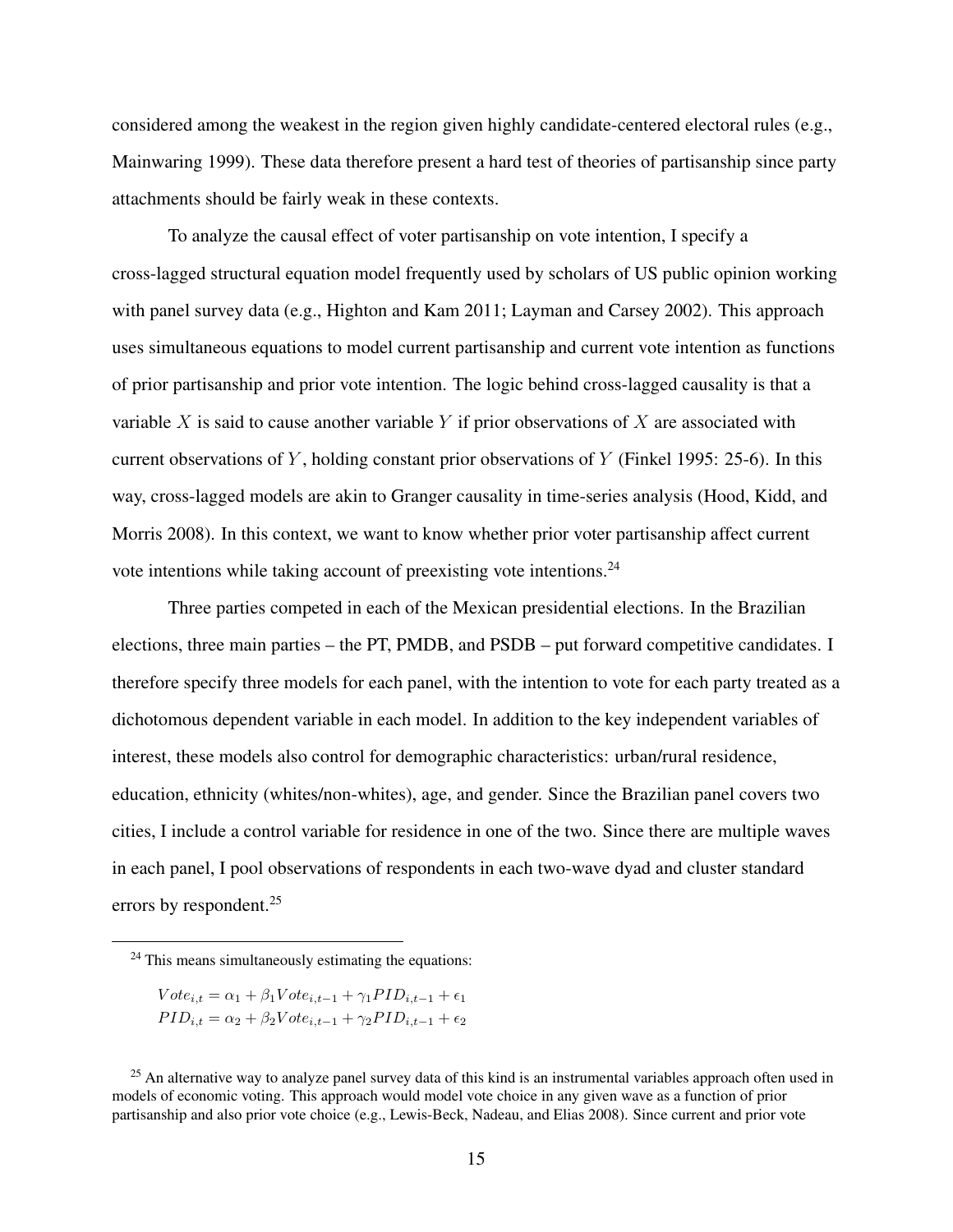The results reveal a consistent causal effect of partisanship on vote intentions. Table 1 reports estimates from the cross-lagged models for Mexico. The top half of the table shows that prior partisanship always has a significant effect on current vote choice. On the other hand, vote intentions are significantly unstable in 2000 for the PAN and PRI, although vote intentions stabilize quite dramatically by 2006. This is consistent with the notion that voters spent much of the 2000 campaign learning about the newly competitive parties.

### [Table 1 about here]

There is also some evidence of the reverse causation that motivated this analysis. The bottom half of Table 1 shows that prior vote intentions sometimes have a significant effect on whether or not respondents say they identify with the party. This is true across the board in 2006, but only for the PRD in 2000. These results also show that prior partisanship always has a significant effect on current partisanship. That stability in respondents' stated party attachments is consistent with the correlations reported by McCann and Lawson (2003).

The same is true in Brazil. The top half of Table 2 shows that prior partisanship has a causal effect on vote choice in the cases of the PT and PSDB, the two parties that fielded competitive candidates in the 2002 and 2006 elections. Vote intentions are also remarkably stable in Brazil, even across two elections. At the same time, there is some evidence of reverse causation – the bottom half of Table 2 shows that prior vote intentions do sometimes affect voters' party attachments, once again only for the PT and PSDB. But the much larger determinant of partisanship is prior partisanship, suggesting the partisanship is in fact quite stable even in this weak party system (c.f. Samuels 2006).

### [Table 2 about here]

partisanship are highly correlated, analysts use respondents' demographic characteristics to instrument lagged partisanship. The problem with this approach is that the exclusion restriction may not be fulfilled: demographic characteristics may have a direct effect on current partisanship, above and beyond their effect on prior partisanship. Still, applying this specification to these data yields substantively similar results.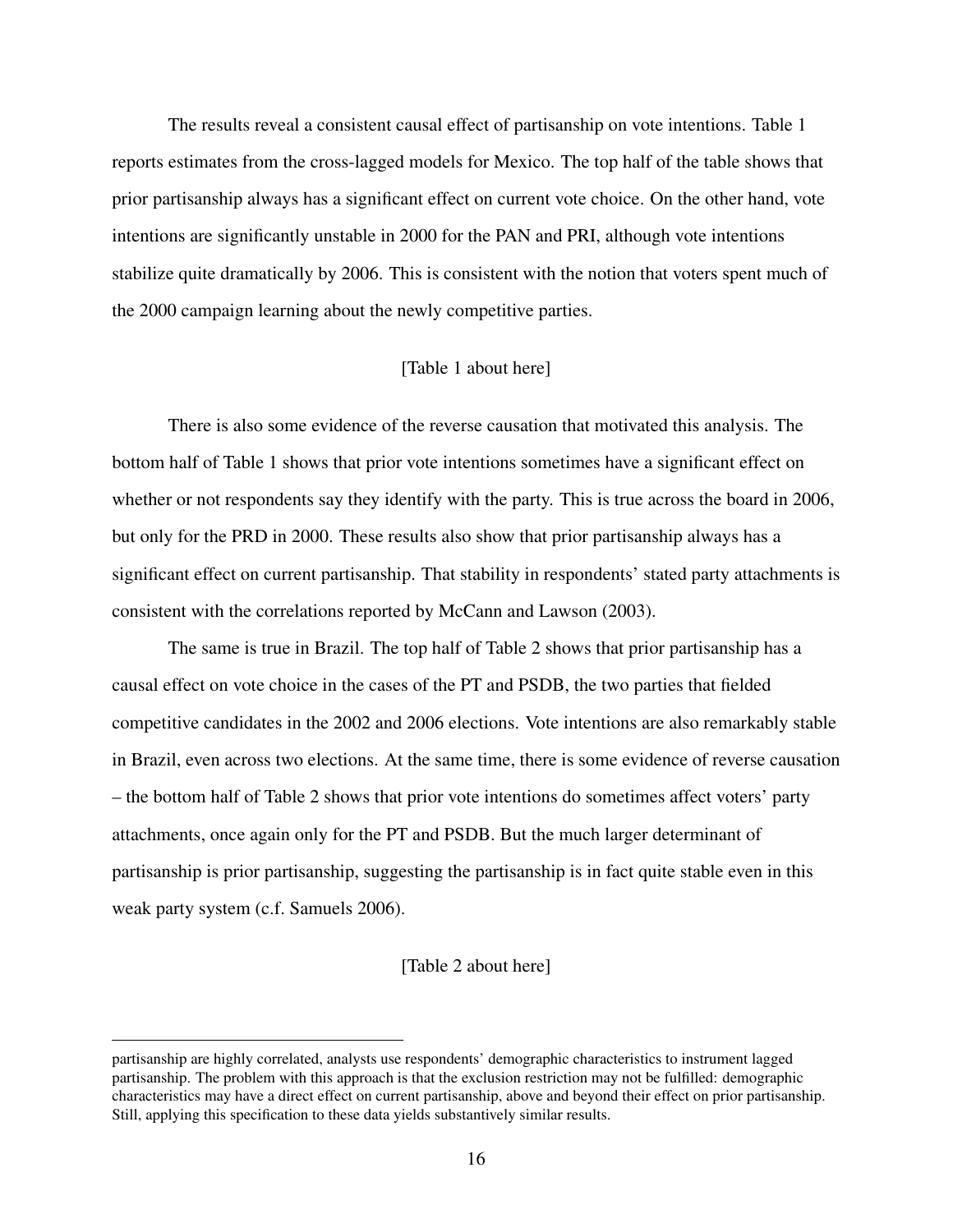# **3 Voter Partisanship and Political Behavior in Latin America: Conclusions and Challenges**

In advanced democracies, voter partisanship is both widespread and influential. Yet we know little about whether partisanship in developing democracies functions similarly. Many scholars are in fact skeptical that theories of partisanship developed and tested in advanced democracies apply to the developing world. But there are also good reasons to think they do in developing regions like Latin America.

This paper set out to test whether mass partisanship in Latin America develops and functions in ways that are consistent with the theories of partisanship drawn from advanced democracies. Using both cross-national survey data from across the region and three panel surveys across two of its largest countries, my unequivocal answer is that it does. Latin American partisans look like their counterparts in the developed world, and Latin American voters' attachments to a party affect their behaviors in predictable ways. Partisanship in Latin America follows the same behavioral processes we see in advanced democracies.

Yet, there is variation in the extent of mass partisanship across Latin America. Using multilevel models, this paper has added to the very small set of papers that begin to address such cross-national variation. But there is still a great deal of room – indeed, a need – to more fully explain why partisanship is more widespread in some countries and in some years than in others. An unfortunate consequence of the inattention to partisanship in developing democracies is that scholars have so far failed to explain such enormous cross-national variation.

Some of this cross-national variation may also reflect – or may mask – differences across parties. In many multiparty countries, voter attachments are far more widespread for certain parties than for others. Why do some parties foster voter attachments more successfully? Are there certain characteristics that make some parties more adept at doing so than others? Or do these differences depend on the competitive environment in which parties operate? Recognizing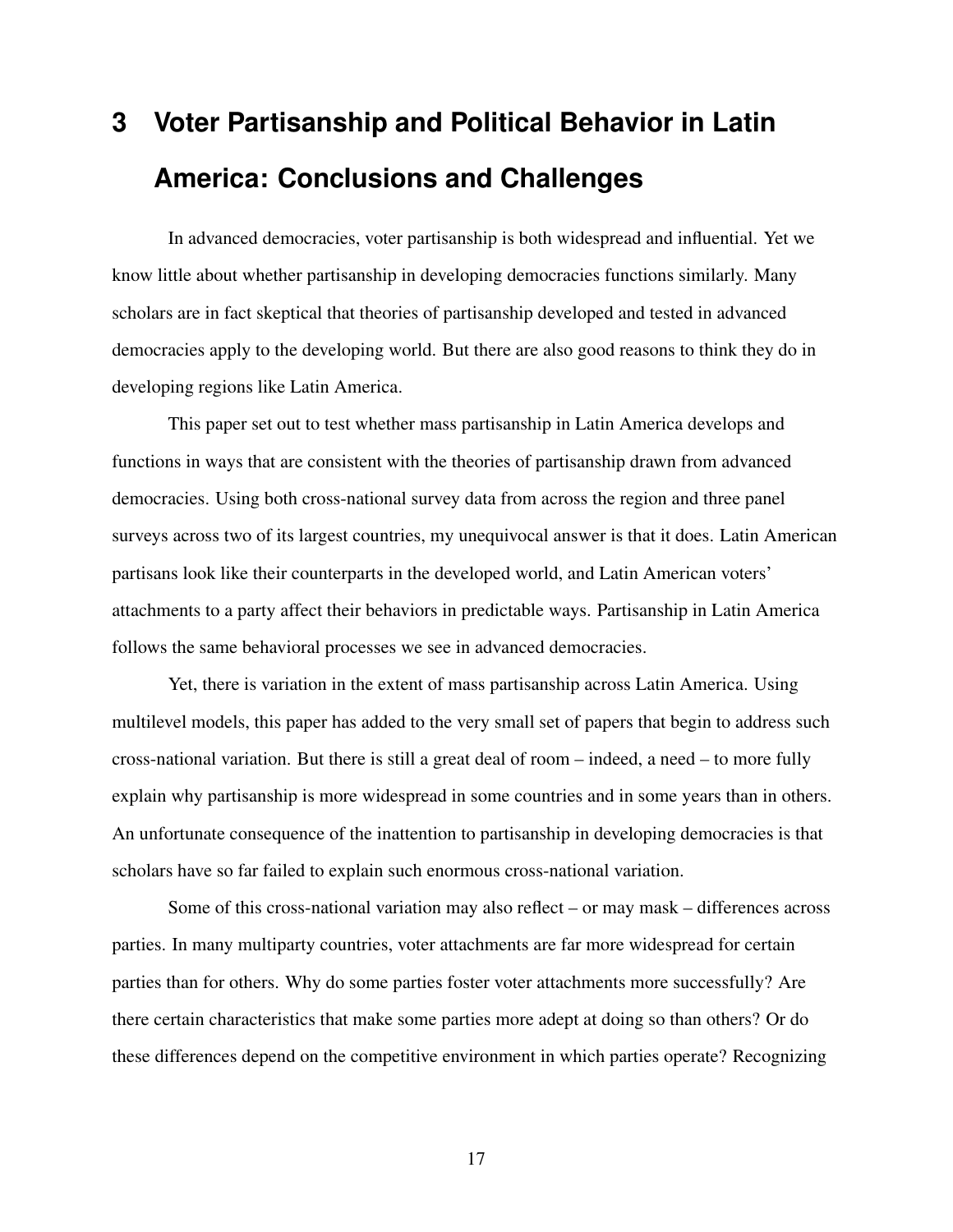that voter partisanship matters in developing democracies means that questions like these are neglected and important avenues for future research.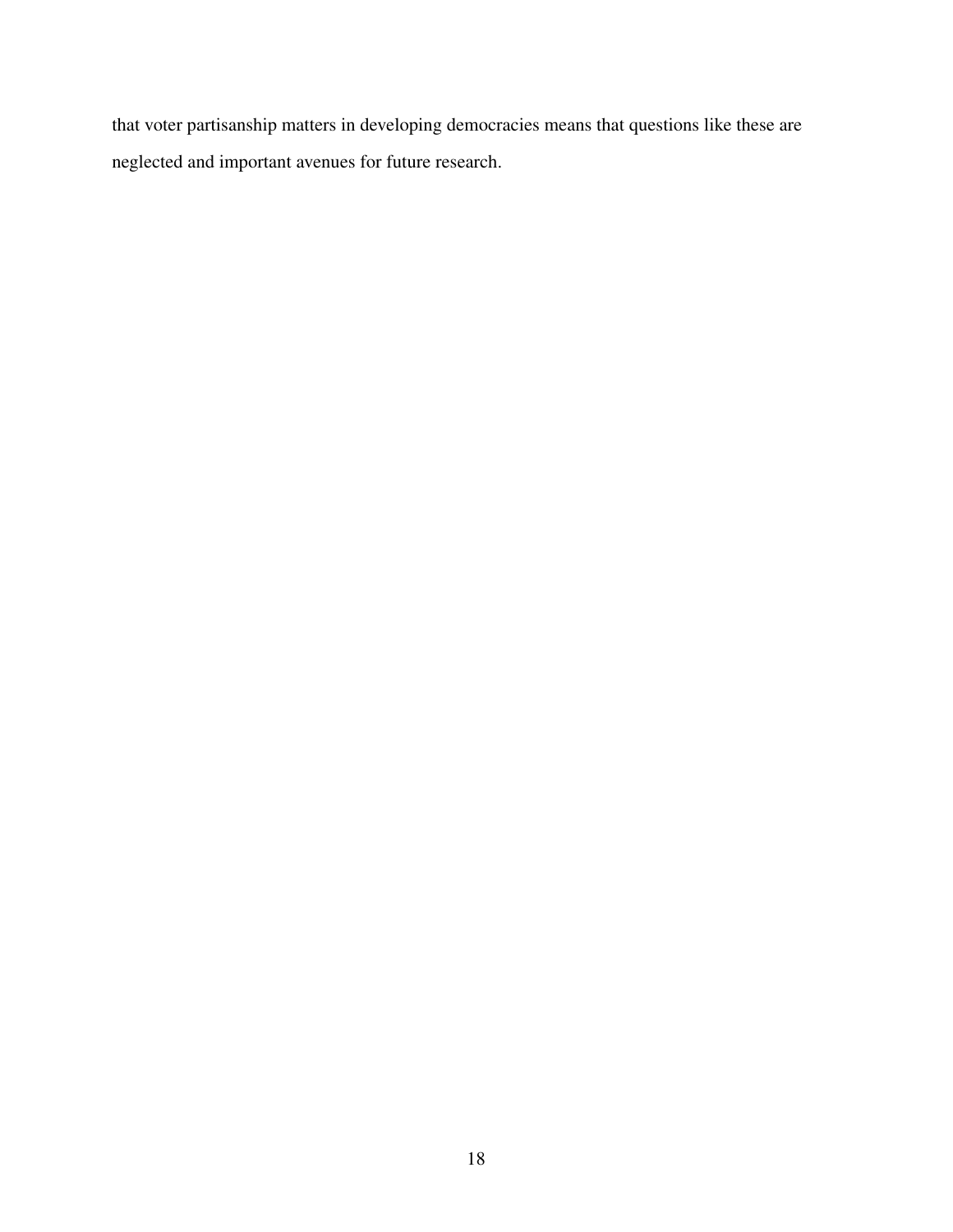## **References**

- Achen, Christopher H. 1992. "Social Psychology, Demographic Variables, and Linear Regression: Breaking the Iron Triangle in Voting Research." *Political Behavior* 14 (3): 195-211.
- Achen, Christopher H. 2002. "Parental Socialization and Rational Party Identification." *Political Behavior* 24 (2): 151-170.
- Alesina, Alberto, Arnaud Devleeschauwer, William Easterly, Sergio Kurlat, and Romain Wacziarg. 2003. "Fractionalization." *Journal of Economic Growth* 8 (2): 155-194.
- Baker, Andy, Anand E. Sokhey, Barry Ames, and Lucio R. Renno. 2010. "The Sources and Dynamics of Mass Partisanship in a New Democracy." In *Paper presented at the Annual Meeting of the American Political Science Association*, . Washington, D.C.
- Baker, Andy, Barry Ames, and Lucio R. Renno. 2006. "Social Context and Campaign Volatility in New Democracies: Networks and Neighborhoods in Brazil's 2002 Elections." *American Journal of Political Science* 50 (2): 382-399.
- Barnes, Samuel H., Peter McDonough, and Antonio López Pina. 1985. "The Development of Partisanship in New Democracies: The Case of Spain." *American Journal of Political Science* 29 (4): 695-720.
- Bartels, Larry M. 2000. "Partisanship and Voting Behavior, 1952-1996." *American Journal of Political Science* 44 (1): 35-50.
- Bartels, Larry M. 2002. "Beyond the Running Tally: Partisan Bias in Political Perceptions." *Political Behavior* 24 (2): 117-150.
- Bartels, Larry M. 2006. "Three Virtues of Panel Data for the Analysis of Campaign Effects." In *Capturing Campaign Effects*, ed. Henry E. Brady and Richard Johnston. Ann Arbor: University of Michigan Press.
- Bartle, John, and Paolo Bellucci. 2009. *Political parties and partisanship: Social identity and individual attitudes*. New York: Routledge.
- Booth, John A., and Mitchell A. Seligson. 2009. *The Legitimacy Puzzle in Latin America: Political Support and Democracy in Eight Nations*. Cambridge: Cambridge University Press.
- Brader, Ted, and Joshua A. Tucker. 2001. "The Emergence of Mass Partisanship in Russia, 1993-1996." *American Journal of Political Science* 45 (1): 69-83.
- Brader, Ted, and Joshua A. Tucker. 2008a. "Pathways to Partisanship: Evidence from Russia." *Post-Soviet Affairs* 24 (3): 263-300.
- Brader, Ted, and Joshua A. Tucker. 2008b. "Reflective and Unreflective Partisans? Experimental Evidence on the Links between Information, Opinion, and Party Identification." Unpublished manuscript.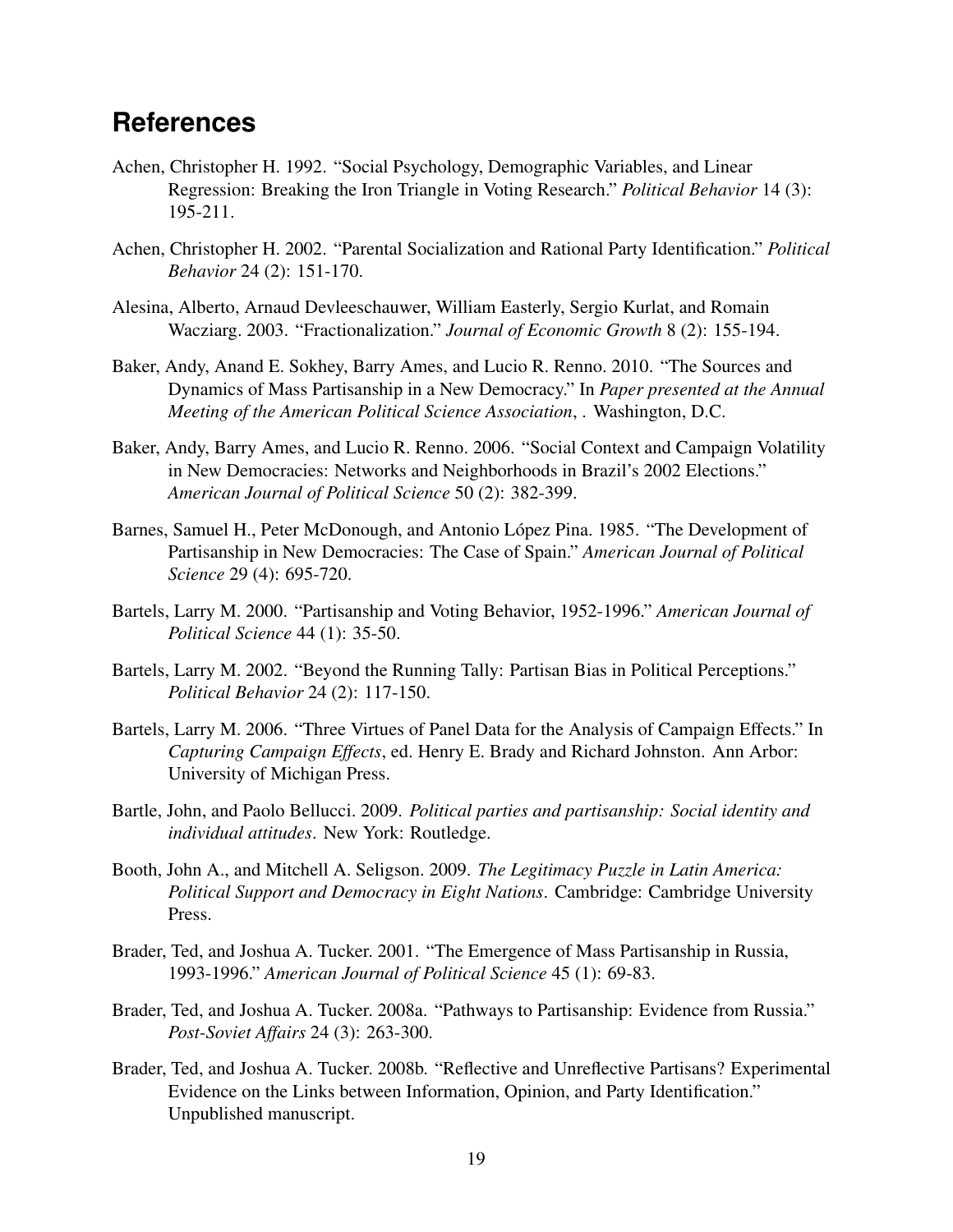- Brusco, Valeria, Marcelo Nazareno, and Susan C. Stokes. 2004. "Vote Buying in Argentina." *Latin American Research Review* 39 (2): 66-88.
- Budge, Ian, Ivor Crewe, and Dennis Farlie. 1976. *Party Identification and Beyond: Representations of Voting and Party Competition*. New York: John Wiley & Sons.
- Butler, David, and Donald E. Stokes. 1969. *Political Change in Britain: Forces Shaping Electoral Choice*. New York: St. Martin's Press.
- Campbell, Angus, Philip E. Converse, Warren E. Miller, and Donald E. Stokes. 1960. *The American Voter*. New York: John Wiley & Sons.
- Carey, John, and Matthew Soberg Shugart. 1995. "Incentives to Cultivate a Personal Vote." *Electoral Studies* 14 (4): 417-439.
- Converse, Philip E. 1969. "Of Time and Partisan Stability." *Comparative Political Studies* 2 (2): 139-171.
- Converse, Philip E., and Roy Pierce. 1992. "Partisanship and the Party System." *Political Behavior* 14 (3): 239-259.
- Dalton, Russell J., and Steven A. Weldon. 2007. "Partisanship and Party System Institutionalization." *Party Politics* 13 (2): 179-196.
- Delli Carpini, Michael X., and Scott Keeter. 1996. *What Americans Know About Politics and Why It Matters*. New Haven: Yale University Press.
- Domínguez, Jorge I., and Chappell Lawson. 2004. *Mexicos Pivotal Democratic Election*. Stanford, CA: Stanford University Press.
- Domínguez, Jorge I., and James A. McCann. 1995. "Shaping Mexico's Electoral Arena: The Construction of Partisan Cleavages in the 1988 and 1991 National Elections." *American Political Science Review* 89 (1): 34-48.
- Doyle, David. 2011. "The Legitimacy of Political Institutions: Explaining Contemporary Populism in Latin America." *Comparative Political Studies* 44 (11): 1447-1473.
- Finkel, Steven E. 1995. *Causal Analysis with Panel Data*. Thousand Oaks, CA: Sage Publications.
- Finkel, Steven E., and Karl-Dieter Opp. 1991. "Party Identification and Participation in Collective Political Action." *Journal of Politics* 53 (2): 339-371.
- Fiorina, Morris P. 1981. *Retrospective Voting in American National Elections*. New Haven: Yale University Press.
- Franklin, Charles H., and John E. Jackson. 1983. "The Dynamics of Party Identification." *American Political Science Review* 77 (4): 957-973.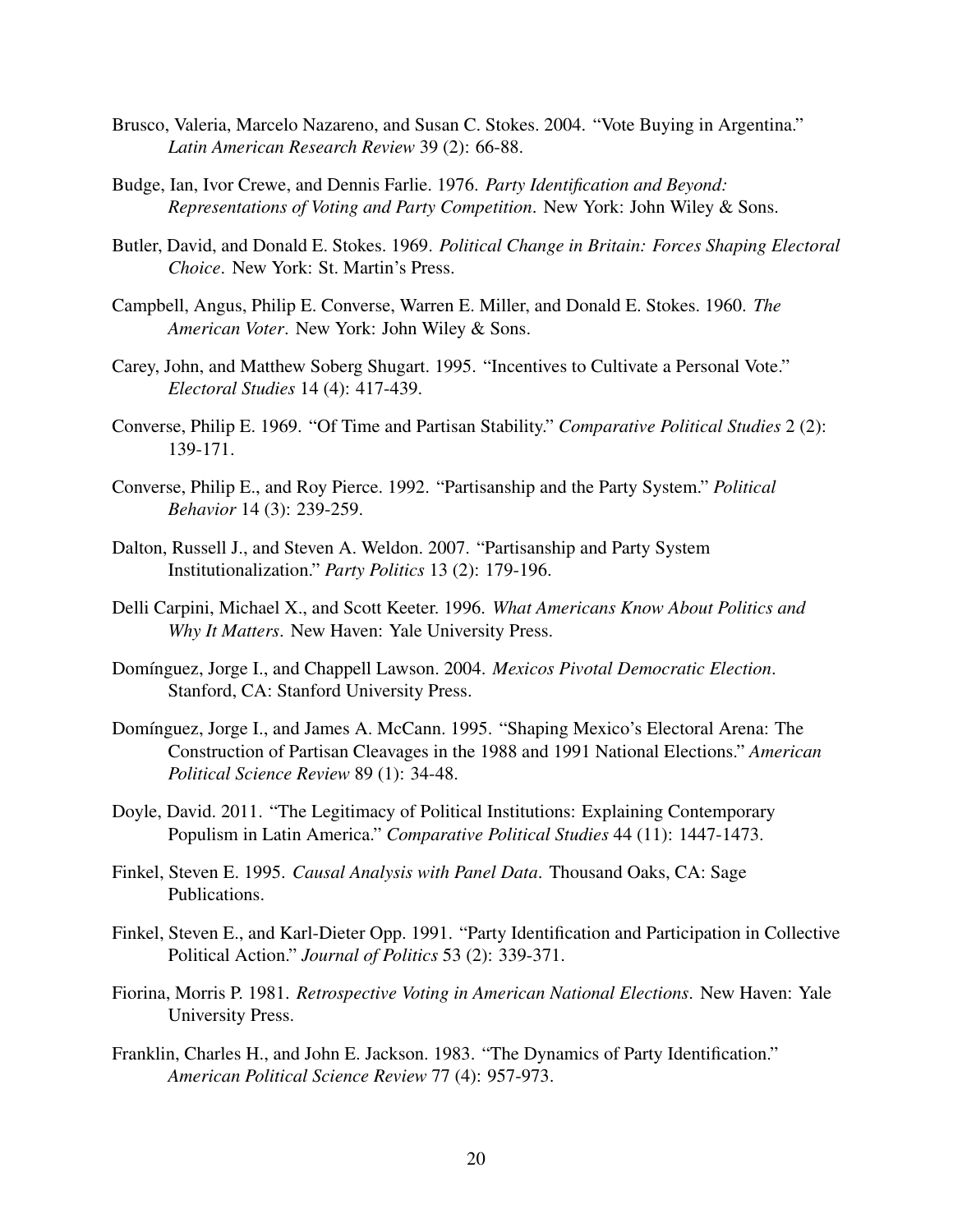- Green, Donald Philip, Bradley Palmquist, and Eric Schickler. 2005. *Partisan Hearts and Minds: Political Parties and the Social Identities of Voters*. New Haven: Yale University Press.
- Hicken, Allen. 2011. "Clientelism." *Annual Review of Political Science* 14: 289-310.
- Highton, Benjamin. 2009. "Revisiting the Relationship between Educational Attainment and Political Sophistication." *Journal of Politics* 71 (4): 1564-1576.
- Highton, Benjamin, and Cindy D. Kam. 2011. "The Long-Term Dynamics of Partisanship and Issue Orientations." *Journal of Politics* 73 (1): 202-215.
- Holmberg, Sören. 1994. "Party identification Compared across the Atlantic." In *Elections at Home and Abroad: Essays in Honor of Warren E. Miller*, ed. M. Kent Jennings and Thomas E. Mann. Ann Arbor: University of Michigan Press.
- Hood, M. V., III, Quentin Kidd, and Irwin L. Morris. 2008. "Two Sides of the Same Coin? Employing Granger Causality Tests in a Time Series Cross-Section Framework." *Political Analysis* 16 (3): 324-344.
- Huber, John D., Georgia Kernell, and Eduardo L. Leoni. 2005. "Institutional Context, Cognitive Resources and Party Attachments Across Democracies." *Political Analysis* 13 (4): 365-386.
- Ignazi, Piero. 1996. "The Crisis of Parties and the Rise of New Political Parties." *Party Politics* 2 (4): 549-566.
- Jackson, John E. 1975. "Issues, Party Choices, and Presidential Votes." *American Journal of Political Science* 19 (2): 161-185.
- Jennings, M. Kent, and Gregory B. Markus. 1984. "Partisan Orientations over the Long Haul: Results from the Three-Wave Political Socialization Panel Study." *American Political Science Review* 78 (4): 1000-1018.
- Jennings, M. Kent, Laura Stoker, and Jake Bowers. 2009. "Politics across Generations: Family Transmission Reexamined." *Journal of Politics* 71 (3): 782-799.
- Johnston, Richard. 2006. "Party Identification: Unmoved Mover or Sum of Preferences?" *Annual Review of Political Science* 9: 329-351.
- Kinzo, Maria D'Alva G. 2005. "Os partidos no eleitorado: percepções públicas e laços partidários no Brasil." *Revista Brasileira de Ciências Sociais* 20 (7): 65-81.
- Klesner, Joseph L. 2002. "Presidential and Congressional Elections in Mexico, July 2000." *Electoral Studies* 21: 140-147.
- Laakso, Markku, and Rein Taagepera. 1979. "Effective Number of Parties: A Measure with Application to West Europe." *Comparative Political Studies* 12 (1): 3-27.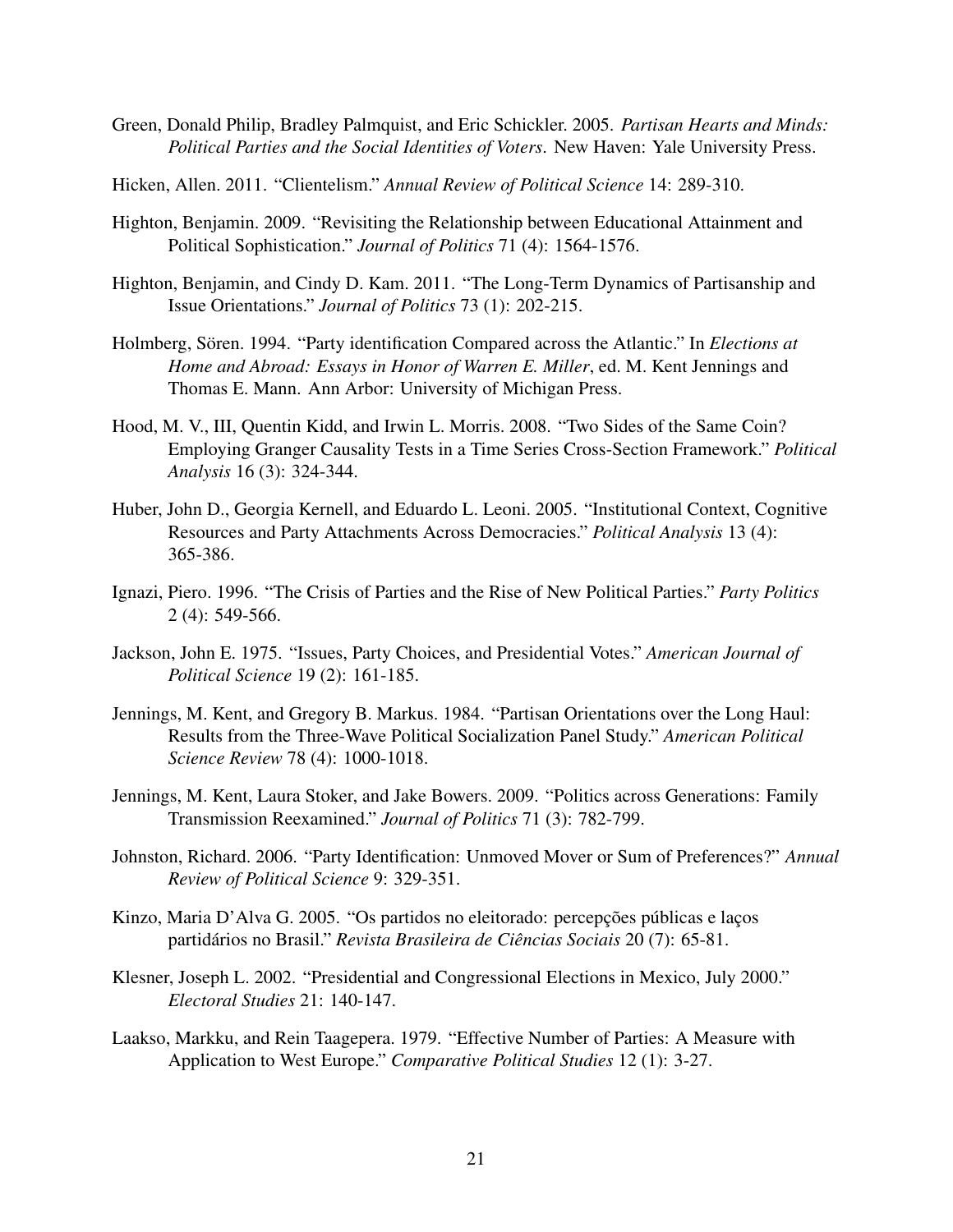- Lawson, Chappell, and James A. McCann. 2005. "Television News, Mexico's 2000 Elections and Media Effects in Emerging Democracies." *British Journal of Political Science* 35 (1): 1-30.
- Layman, Geoffrey C., and Thomas M. Carsey. 2002. "Party Polarization and Party Structuring of Policy Attitudes: A Comparison of Three NES Panel Studies." *Political Behavior* 24 (3): 199-236.
- Lewis-Beck, Michael S., Richard Nadeau, and Angelo Elias. 2008. "Economics, Party, and the Vote: Causality Issues and Panel Data." *American Journal of Political Science* 52 (1): 84-95.
- Lupu, Noam. 2012. "Elite Polarization and Voter Partisanship: A Comparative Perspective." Unpublished manuscript.
- Lupu, Noam, and Susan C. Stokes. 2010. "Democracy, interrupted: Regime change and partisanship in twentieth-century Argentina." *Electoral Studies* 29 (1): 91-104.
- Machado, Fabiana, Carlos Scartascini, and Mariano Tommasi. 2011. "Political Institutions and Street Protests in Latin America." *Journal of Conflict Resolution* 55 (3): 340-365.
- Mainwaring, Scott. 1999. *Rethinking Party Systems in the Third Wave of Democratization: The Case of Brazil*. Stanford, CA: Stanford University Press.
- Mainwaring, Scott, and Edurne Zoco. 2007. "Political Sequences and the Stabilization of Interparty Competition: Electoral Volatility in Old and New Democracies." *Party Politics* 13 (2): 155-178.
- Mainwaring, Scott, and Mariano Torcal. 2006. "Party System Institutionalization and Party System Theory after the Third Wave of Democratization." In *Handbook of Party Politics*, ed. Richard S. Katz and William Crotty. London: Sage Publications.
- Mainwaring, Scott, and Timothy R. Scully. 1995. "Introduction: Party Systems in Latin America." In *Building Democratic Institutions: Party Systems in Latin America*, ed. Scott Mainwaring and Timothy R. Scully. Stanford, CA: Stanford University Press.
- McCann, James A., and Chappell Lawson. 2003. "An Electorate Adrift? Public Opinion and the Quality of Democracy in Mexico." *Latin American Research Review* 38 (3): 60-81.
- Medina Vidal, D. Xavier, Jr. Ugues, Antonio, Shaun Bowler, and Jonathan Hiskey. 2010. "Partisan Attachment and Democracy in Mexico: Some Cautionary Observations." *Latin American Politics and Society* 52 (1): 63-87.
- Miller, Arthur H., and Thomas F. Klobucar. 2000. "The Development of Party Identification in Post-Soviet Societies." *American Journal of Political Science* 44 (4): 667-685.
- Miller, Warren E. 1976. "The Cross-National Use of Party Identification as a Stimulus to Political Inquiry." In *Party Identification and Beyond: Representations of Voting and Party Competition*, ed. Ian Budge, Ivor Crewe, and Dennis Farlie. New York: John Wiley & Sons.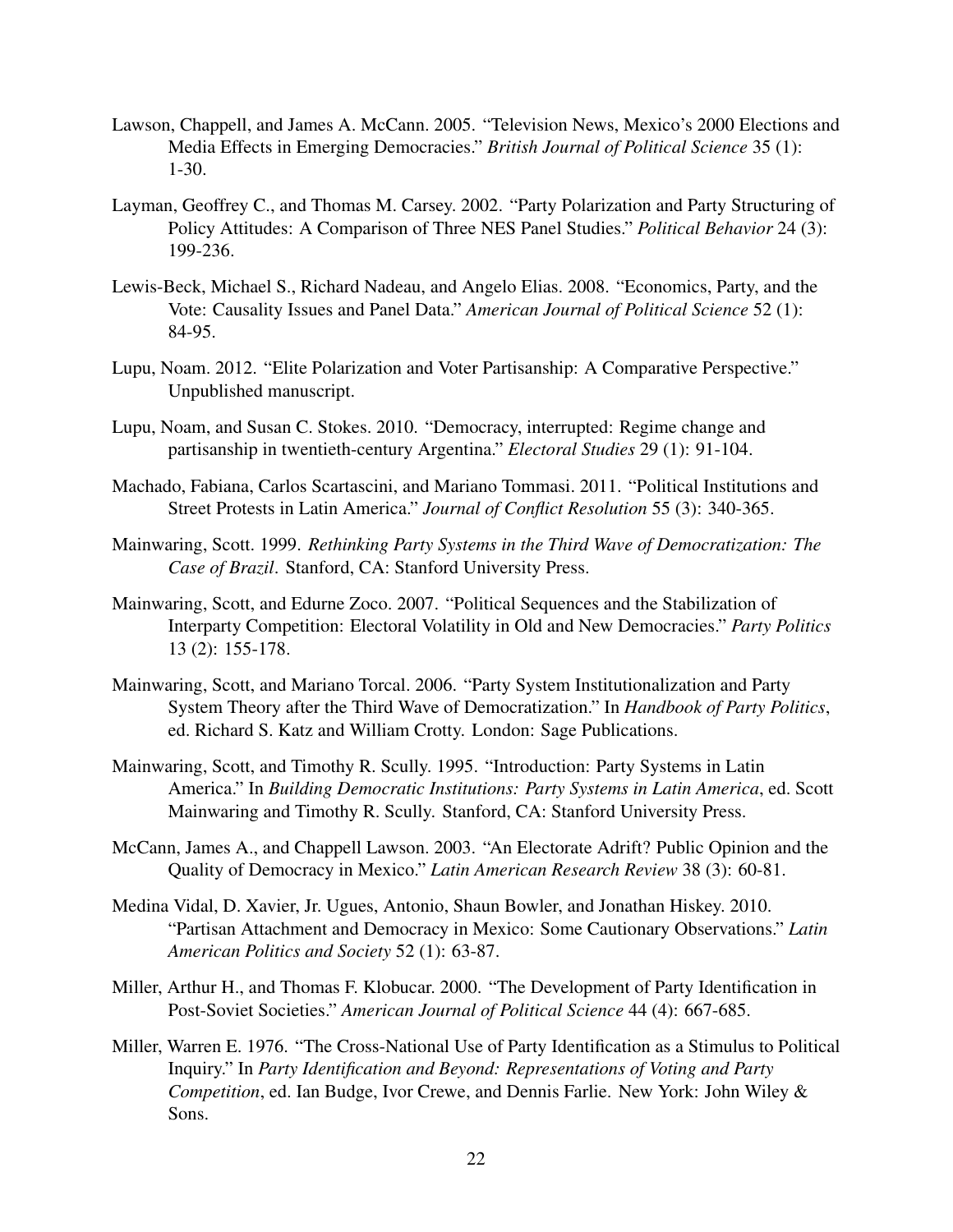- Miller, Warren E. 1991. "Party Identification, Realignment, and Party Voting: Back to Basics." *American Political Science Review* 85 (2): 557-568.
- Miller, Warren E., and J. Merrill Shanks. 1996. *The New American Voter*. Cambridge, MA: Harvard University Press.
- Moreno, Alejandro. 2003. *El votante mexicano: Democracia, actitudes pol´ıticas y conducta electoral*. Mexico City: Fondo de Cultura Económica.
- Morgan, Jana. 2007. "Partisanship During the Collapse of Venezuela's Party System." *Latin American Research Review* 42 (1): 78-98.
- Page, Benjamin I., and Calvin C. Jones. 1979. "Reciprocal Effects of Policy Preferences, Party Loyalties and the Vote." *American Political Science Review* 73 (4): 1071-1089.
- Pérez-Liñán, Aníbal. 2002. "Television News and Political Partisanship in Latin America." *Political Research Quarterly* 55 (3): 571-588.
- Roberts, Kenneth M., and Erik Wibbels. 1999. "Party Systems and Electoral Volatility in Latin America: A Test of Economic, Institutional, and Structural Explanations." *American Political Science Review* 93 (3): 575-590.
- Rose, Richard, and William Mishler. 1998. "Negative and positive party identification in post-Communist countries." *Electoral Studies* 17 (2): 217-234.
- Samuels, David. 2006. "Sources of Mass Partisanship in Brazil." *Latin American Politics and Society* 48 (2): 1-27.
- Schedler, Andreas. 2002. "The Menu of Manipulation." *Journal of Democracy* 13 (2): 36-50.
- Schmitt, Hermann. 2009. "Partisanship in nine western democracies: causes and consequences." In *Political Parties and Partisanship: Social identity and individual attitudes*, ed. John Bartle and Paolo Bellucci. New York: Routledge.
- Schmitt, Hermann, and Sören Holmberg. 1995. "Political Parties in Decline?" In Citizens and the *State*, ed. Hans-Dieter Klingemann and Dieter Fuchs. Oxford: Oxford University Press.
- Shabad, Goldie, and Kazimierz M. Slomczynski. 1999. "Political Identities in the Initial Phase od Systemic Transformation in Poland: A Test of the Tabula Rasa Hypothesis." *Comparative Political Studies* 32 (6): 690-723.
- Stokes, Susan C. 2005. "Perverse Accountability: A Formal Model of Machine Politics with Evidence from Argentina." *American Political Science Review* 99 (3): 315-325.
- Stokes, Susan C., Thad Dunning, Marcelo Nazareno, and Valeria Brusco. 2012. "Brokers, Voters, and Clientelism." Unpublished manuscript.
- Thomassen, Jacques. 1976. "Party Identification as a Cross-National Concept: Its Meaning in the Netherlands." In *Party Identification and Beyond: Representations of Voting and Party Competition*, ed. Ian Budge, Ivor Crewe, and Dennis Farlie. New York: John Wiley & Sons.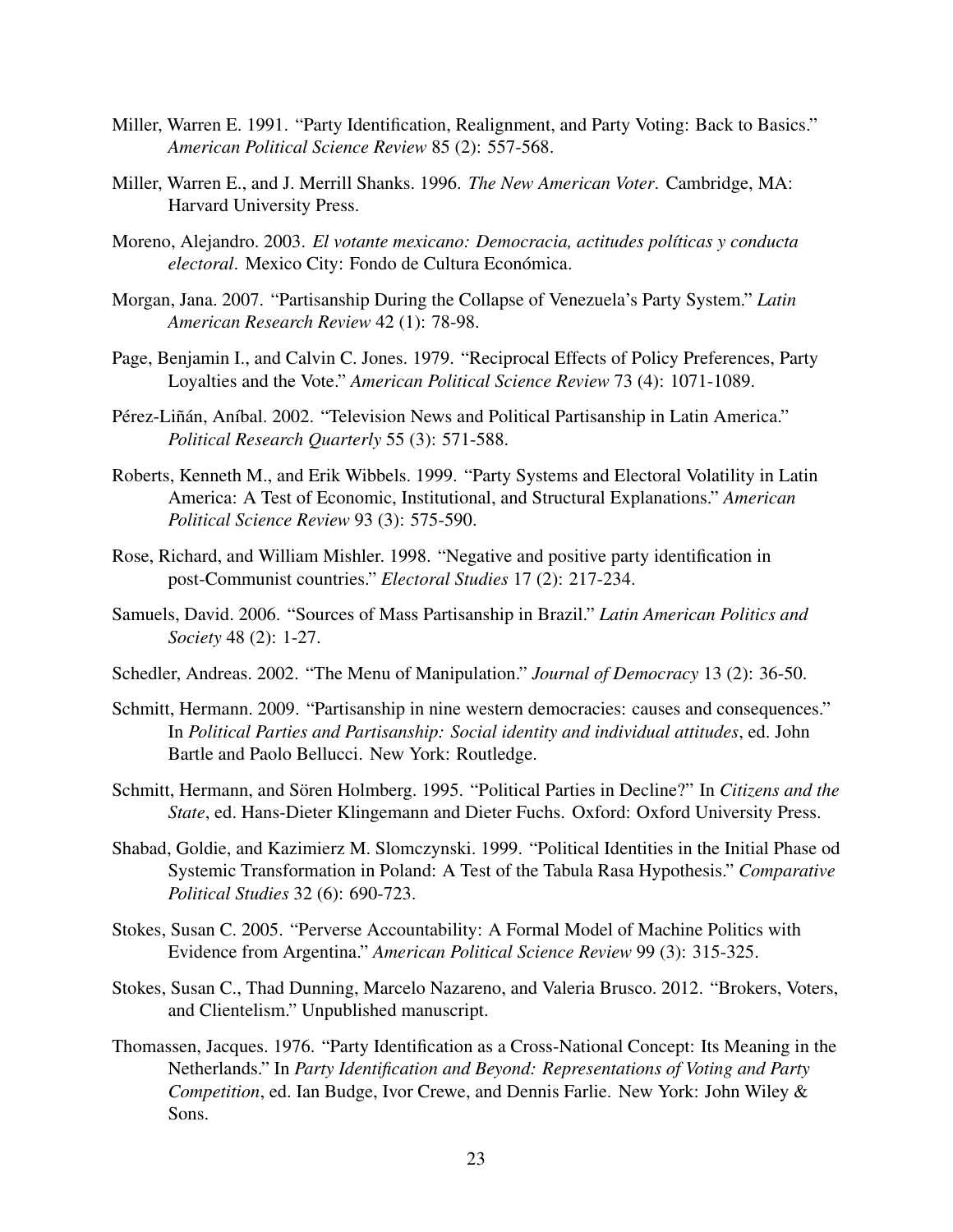- Valenzuela, Samuel J., and Timothy R. Scully. 1997. "Electoral Choices and the Party System in Chile: Continuities and Changes at the Recovery of Democracy." *Comparative Politics* 29 (4): 511-527.
- van der Brug, Wouter, Mark Franklin, and Gábor Tóka. 2008. "One electorate or many? Differences in party preference formation between new and established European democracies." *Electoral Studies* 27 (4): 589-600.
- Wallack, Jessica, Alejandro Gaviria, Ugo Panizza, and Ernesto Stein. 2003. "Political Particularism Around the World." *World Bank Economic Review* 17 (1): 133-143.
- Wittenberg, Jason. 2006. *Crucibles of Political Loyalty: Church Institutions and Electoral Continuity in Hungary*. Cambridge: Cambridge University Press.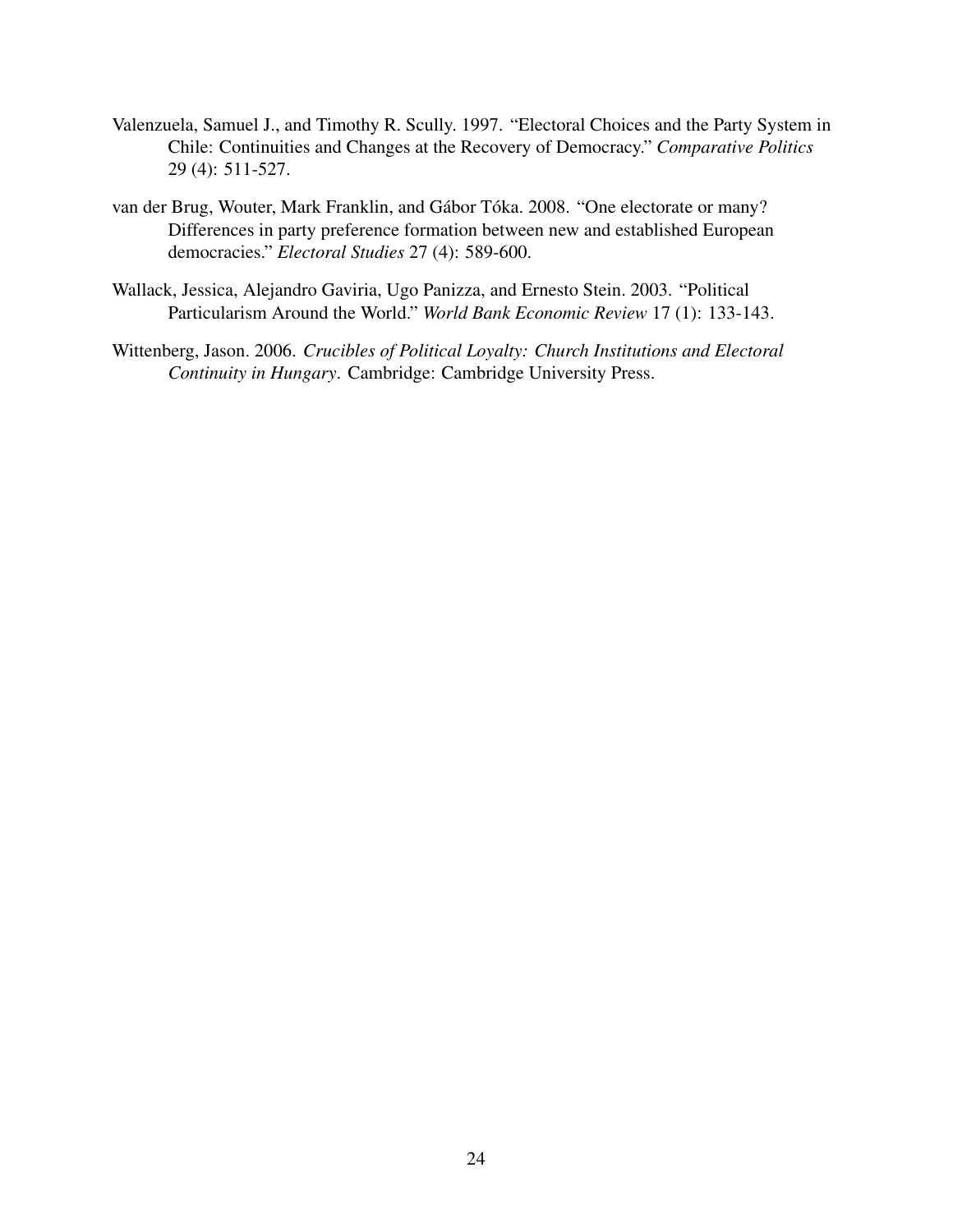

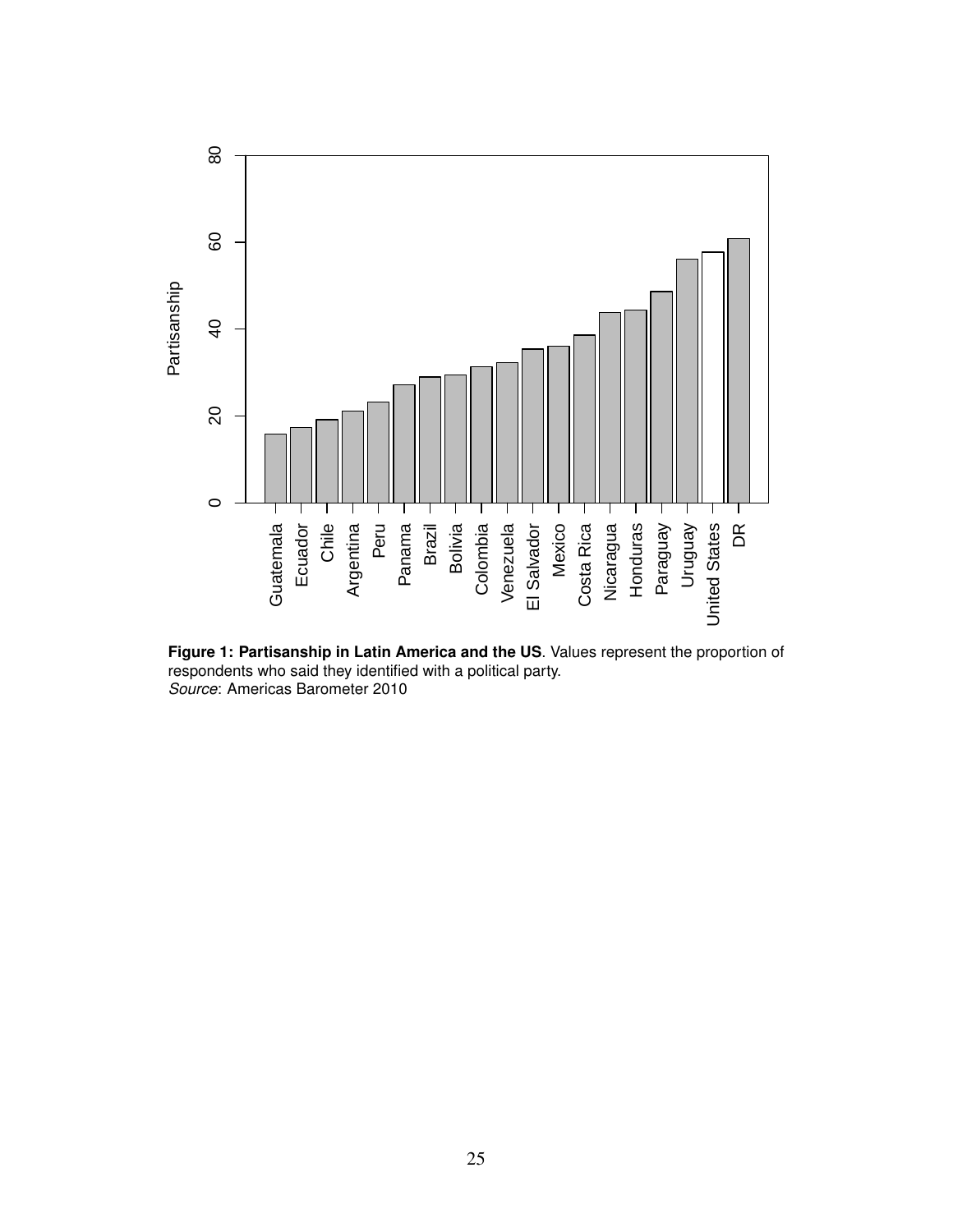

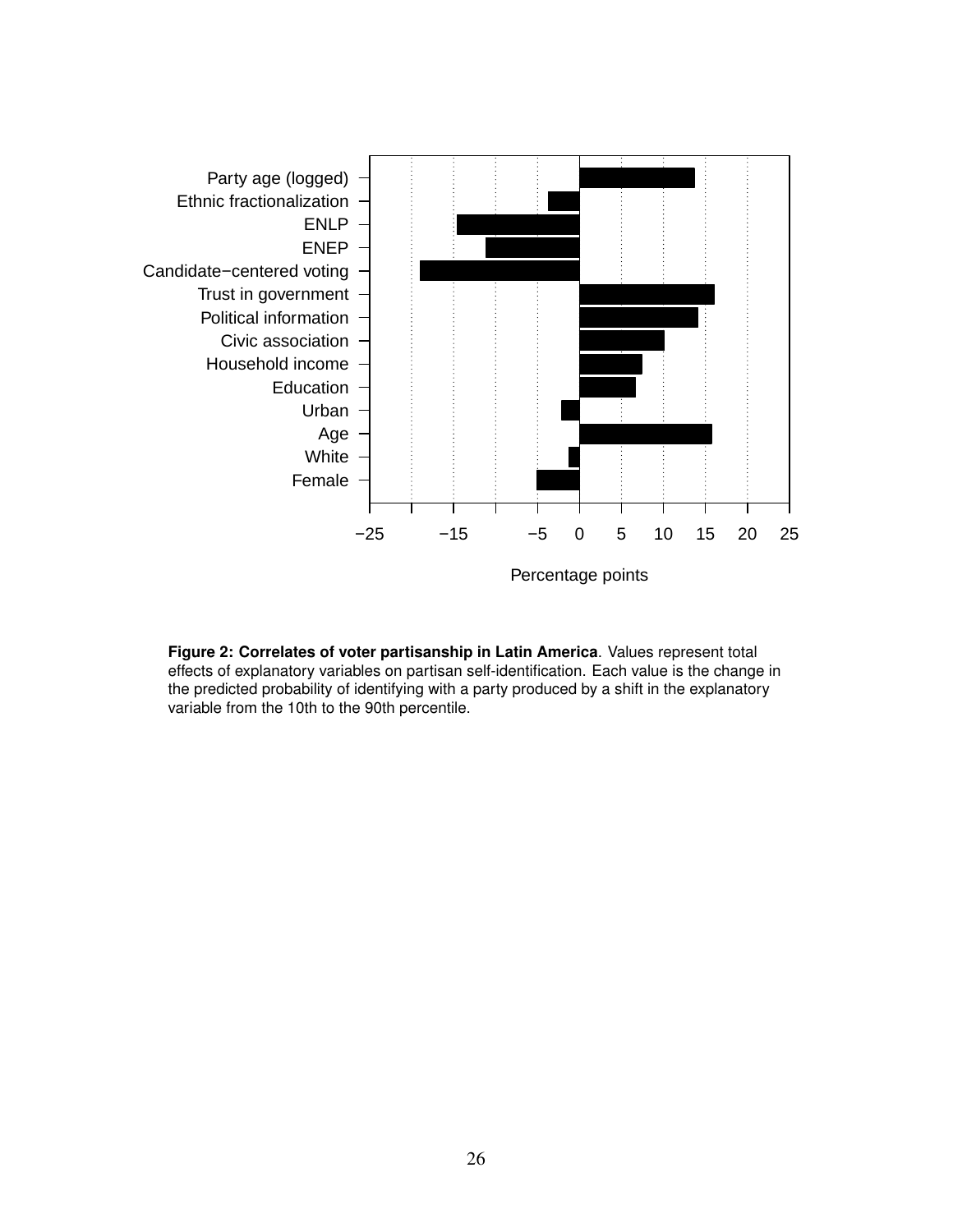

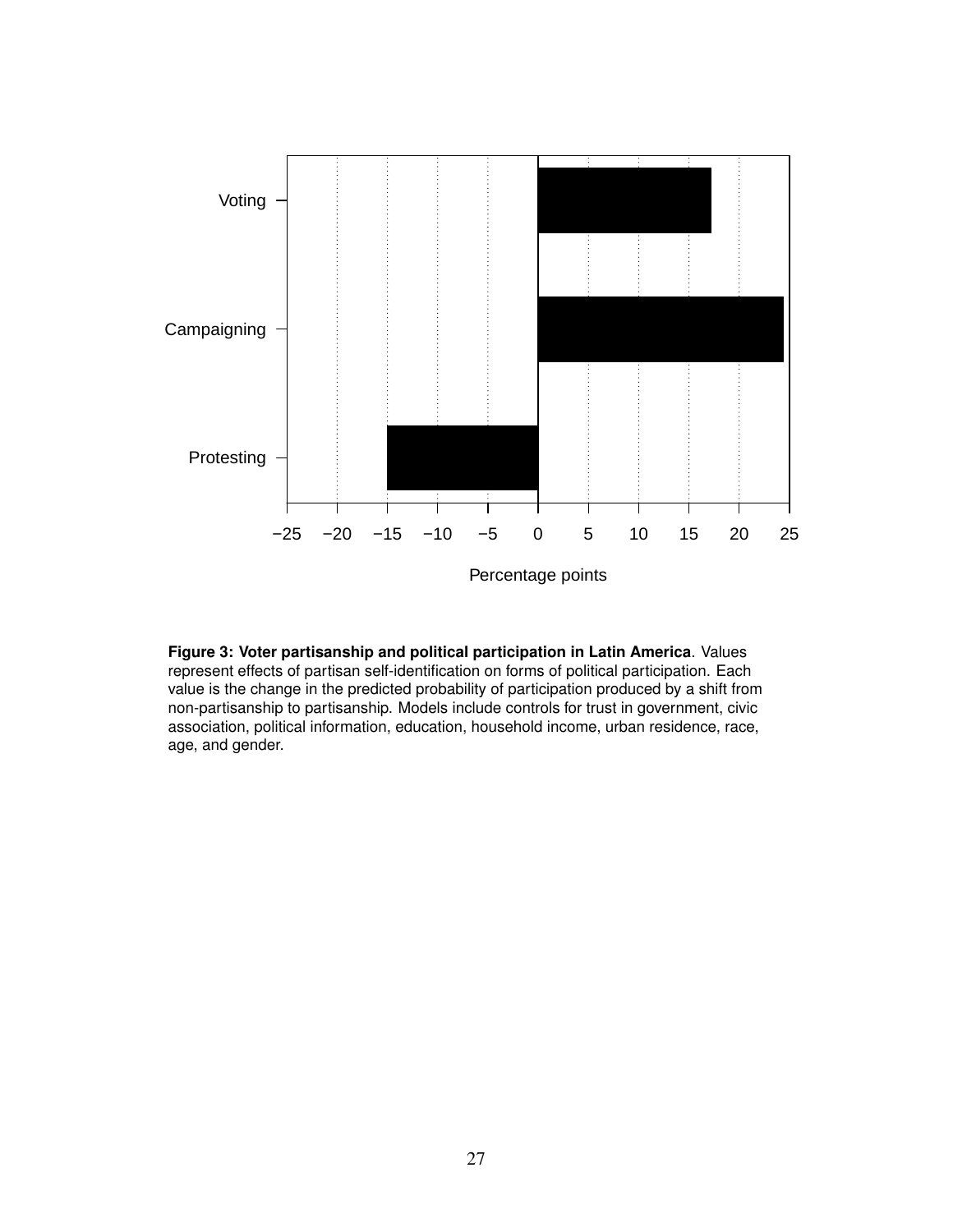|                    | 2000       |             |            | 2006        |             |             |  |
|--------------------|------------|-------------|------------|-------------|-------------|-------------|--|
|                    |            |             |            |             |             |             |  |
|                    | (1)        | (2)         | (3)        | (4)         | (5)         | (6)         |  |
|                    | PAN        | <b>PRI</b>  | <b>PRD</b> | <b>PAN</b>  | <b>PRI</b>  | <b>PRD</b>  |  |
| <b>Vote choice</b> |            |             |            |             |             |             |  |
| Prior partisanship | $0.216**$  | $0.296**$   | $0.329**$  | $0.236**$   | $0.322**$   | $0.350**$   |  |
|                    | (0.025)    | (0.026)     | (0.061)    | (0.036)     | (0.039)     | (0.044)     |  |
| Prior vote choice  | $-0.336**$ | $-0.350**$  | $0.437**$  | $0.527**$   | $0.446**$   | $0.450**$   |  |
|                    | (0.022)    | (0.021)     | (0.061)    | (0.037)     | (0.040)     | (0.044)     |  |
| Partisanship       |            |             |            |             |             |             |  |
| Prior partisanship | $0.596**$  | $0.665**$   | $0.424**$  | $0.390**$   | $0.501**$   | $0.482**$   |  |
|                    | (0.027)    | (0.024)     | (0.062)    | (0.040)     | (0.039)     | (0.042)     |  |
| Prior vote choice  | 0.039      | 0.024       | $0.315**$  | $0.396**$   | $0.276**$   | $0.340**$   |  |
|                    | (0.021)    | (0.020)     | (0.059)    | (0.038)     | (0.039)     | (0.041)     |  |
| Observations       | 1,353      | 1,353       | 1,353      | 1,716       | 1,716       | 1,716       |  |
| Respondents        | 941        | 941         | 941        | 1,108       | 1,108       | 1,108       |  |
| Log-likelihood     | $-9895.41$ | $-10125.17$ | $-7122.21$ | $-11795.49$ | $-11871.36$ | $-11635.63$ |  |

Table 1: Voter partisanship and vote choice in Mexico, 2002 and 2006

*Notes*: \*\*  $p < 0.01$ , \*  $p < 0.05$ , two tailed. Standard errors in parentheses are clustered by respondent. Values are cross-lagged coefficients from structural equation models. Not shown are coefficients for the intercept and controls for education, household income, urban residence, race, and gender.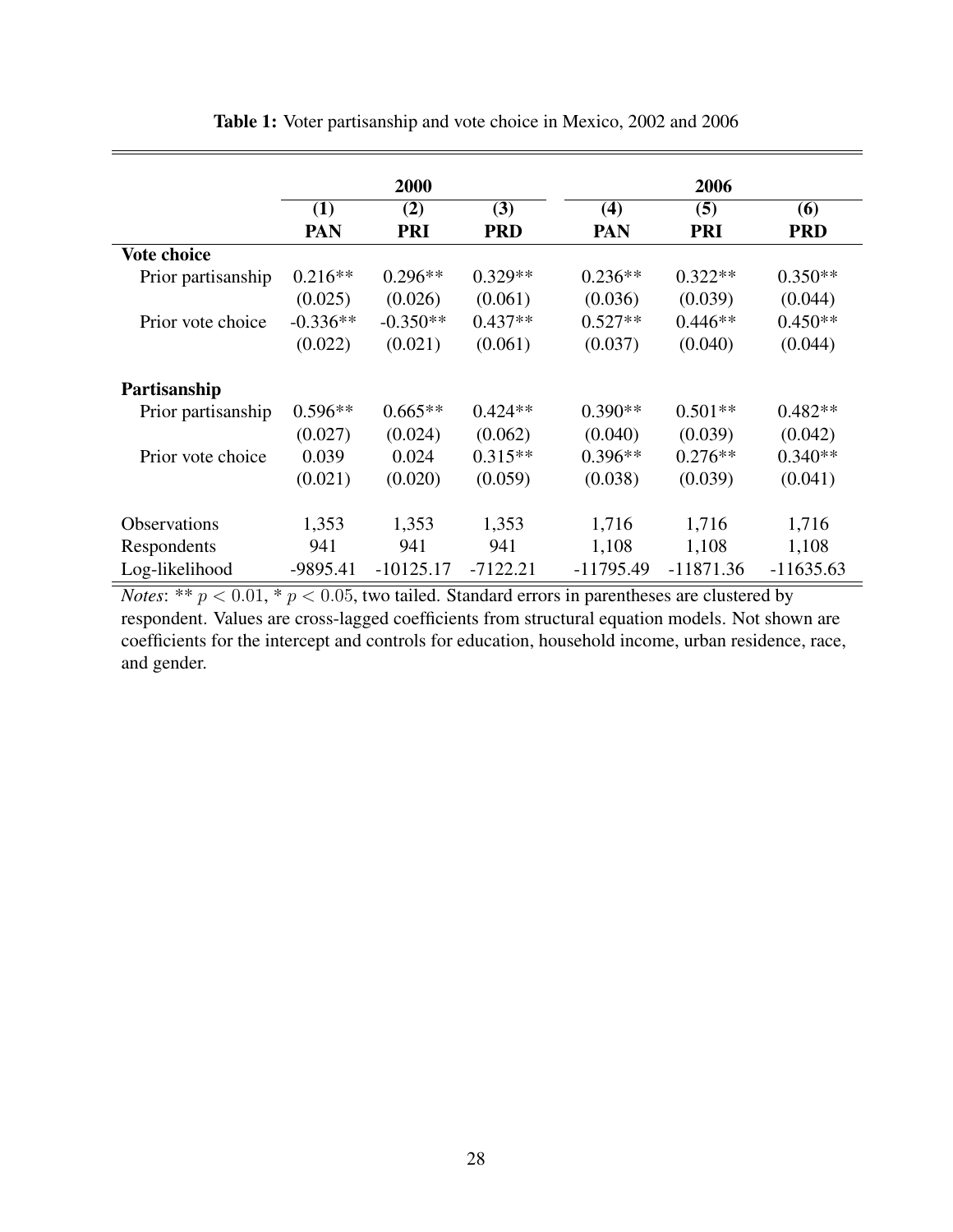|                     | (7)       | (8)         | (9)         |
|---------------------|-----------|-------------|-------------|
|                     | PТ        | <b>PMDB</b> | <b>PSDB</b> |
| <b>Vote choice</b>  |           |             |             |
| Prior partisanship  | $0.158**$ | 0.011       | $0.082**$   |
|                     | (0.015)   | (0.013)     | (0.013)     |
| Prior vote choice   | $0.393**$ | $0.354**$   | $0.442**$   |
|                     | (0.016)   | (0.012)     | (0.016)     |
| Partisanship        |           |             |             |
| Prior partisanship  | $0.419**$ | $0.488**$   | $0.373**$   |
|                     | (0.018)   | (0.020)     | (0.032)     |
| Prior vote choice   | $0.151**$ | 0.025       | $0.095**$   |
|                     | (0.014)   | (0.013)     | (0.015)     |
| <b>Observations</b> | 5,234     | 5,232       | 5,231       |
| Respondents         | 2,513     | 2,513       | 2,512       |
| Log-likelihood      | -78702.82 | $-76466.81$ | $-69569.71$ |

Table 2: Voter partisanship and vote choice in two Brazilian cities, 2002-2006

*Notes*: \*\*  $p < 0.01$ , \*  $p < 0.05$ , two tailed. Standard errors in parentheses are clustered by respondent. Values are cross-lagged coefficients from structural equation models. Not shown are coefficients for the intercept and controls for education, household income, race, gender, and residents of Juiz de Fora.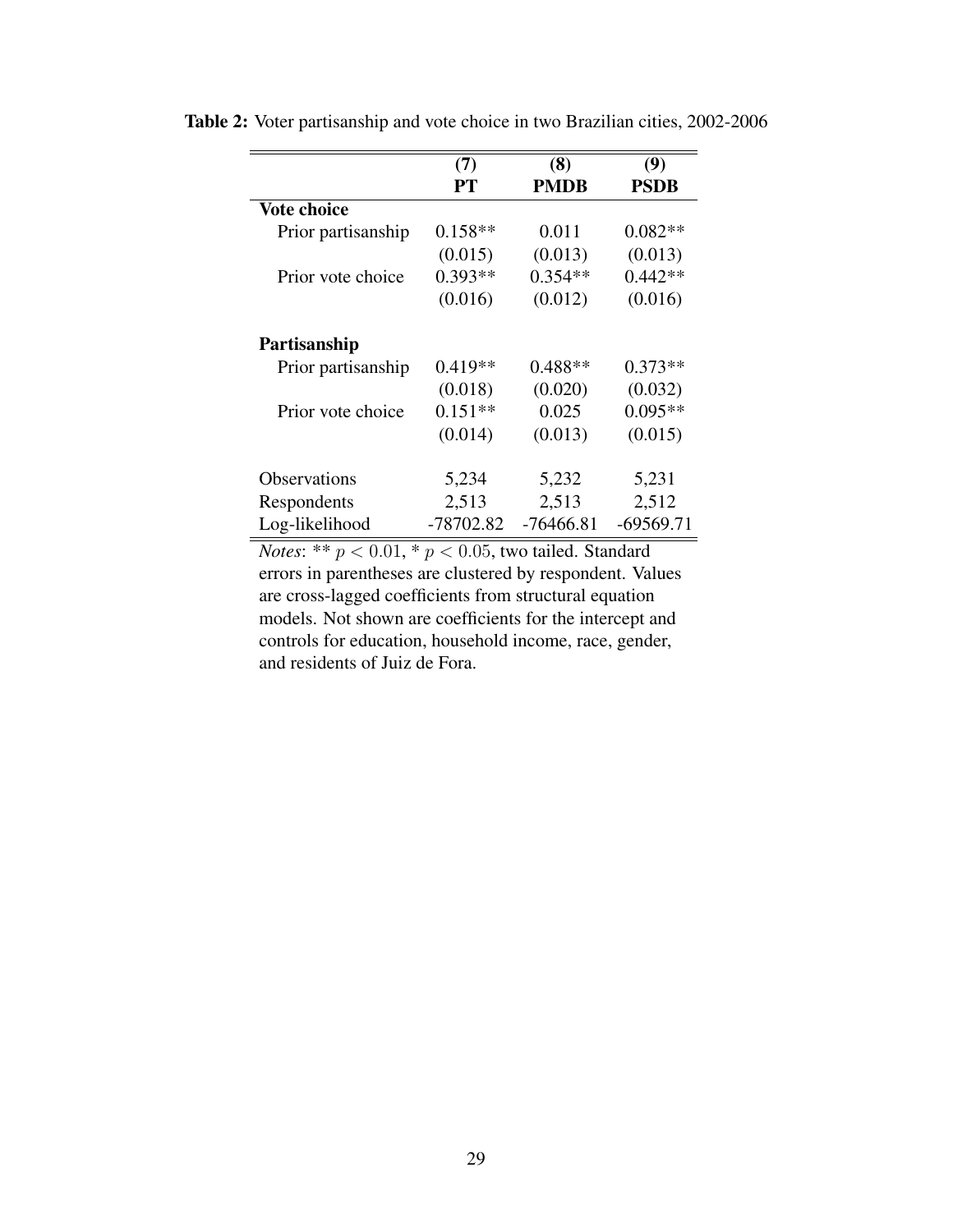## **Appendix**

### **Americas Barometer**

The Americas Barometer is a cross-national survey covering the countries of the Americas that has been conducted every two years since 2006. It uses a common design to construct a multi-staged, stratified sample (with household level quotas) of approximately 1,500 voting-age adults in each country. Surveys are conducted face-to-face using hand-held electronic systems.

### **Mexico Panel Surveys**

The Mexico 2000 Panel Study consists of approximately 7,000 interviews in five separate surveys over the course of the 2000 election campaign, using a hybrid panel/cross-sectional design. The first was conducted in February 19-27 (just after the official beginning of the campaign) and surveyed a national cross-section of 2,400 adults. This sample was then randomly divided into two groups, the first of which was re-interviewed in the second round (April 28 to May 7). Because of attrition, this wave included approximately 950 respondents. The third round (June 3-18) re-interviewed all of the respondents in the second randomly selected subset of the first round plus approximately 400 respondents interviewed in the second round. Finally, the fourth round (July 7-16) re-interviewed as many of the participants as possible from all previous rounds. This included almost 1,200 respondents who had been interviewed in the second and third rounds, as well as just over 100 respondents who had only been previously interviewed in first. This panel sample was supplemented with a new cross-section of approximately 1,200 fresh respondents. Respondents were selected using stratified random sampling and interviewed face-to-face. Interviews were conducted by the polling staff of the Mexican daily newspaper, *Reforma*, and MORI de México. Participants in the Mexico 2000 Panel Study included (in alphabetical order): Miguel Basañez, Roderic Camp, Wayne Cornelius, Jorge Domnguez, Federico Estévez, Joseph Klesner, Chappell Lawson (Principal Investigator), Beatriz Magaloni,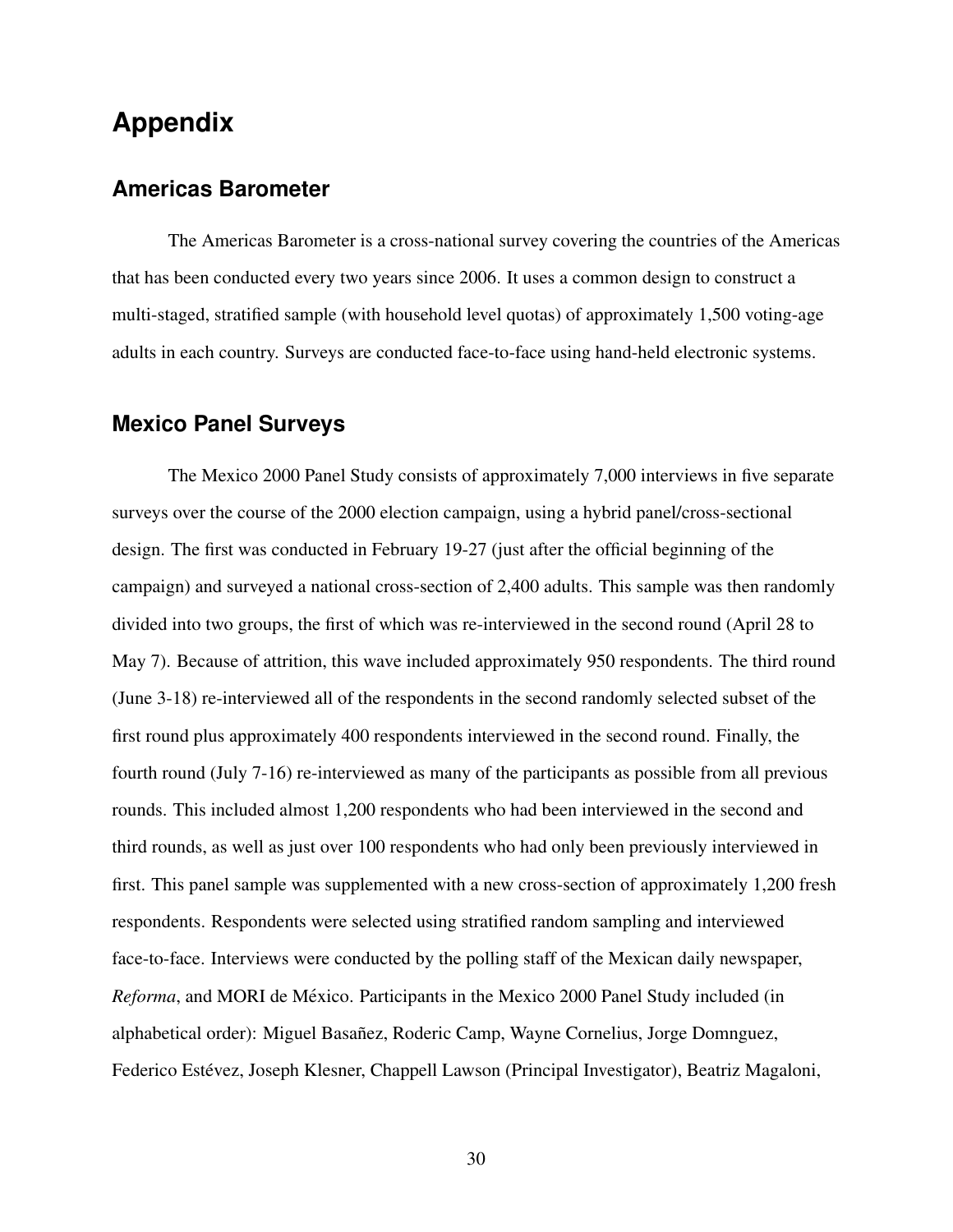James McCann, Alejandro Moreno, Pablo Parás, and Alejandro Poiré. Funding for the study was provided by the National Science Foundation (SES-9905703) and *Reforma* newspaper.

### **Brazil Panel Survey**

The Brazil Panel Survey consists of six interviews of eligible voters in two mid-sized Brazilian cities between 2002 and 2006. The two cities are Caxias do Sul, in the southern state of Rio Grande do Sul, and Juiz de Fora, in Brazils second largest state, Minas Gerais. The first survey was conducted in March-April 2002, the second in August 2002, the third in October 2002, the fourth in May-June 2004, the fifth in July-August 2006, and the sixth in October 2006. The initial sample size was 2,500 respondents per city. In each wave, a new cross-section of roughly 1,000 respondents was added.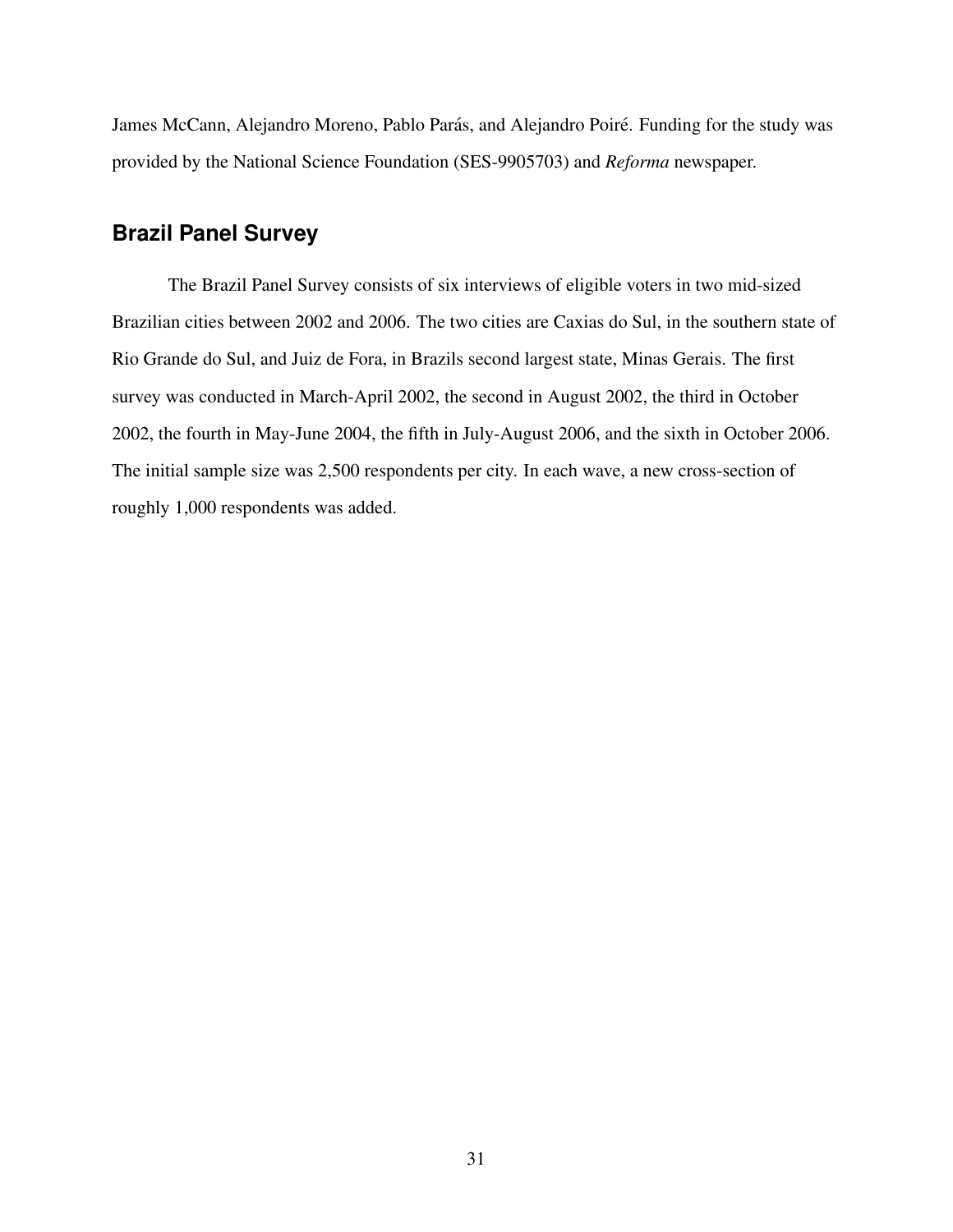| <b>Variable</b>                         | <b>Mean</b> | Std. Dev. | Min.             | Max.         | <b>Observations</b> |
|-----------------------------------------|-------------|-----------|------------------|--------------|---------------------|
| <b>Americas Barometer</b>               |             |           |                  |              |                     |
| Party age (logged)                      | 3.51        | 0.83      | 2.3              | 5.25         | 89821               |
| Ethnic fractionalization                | 0.49        | 0.18      | 0.02             | 0.81         | 105147              |
| Effective number of electoral parties   | 3.07        | 1.1       | 1.99             | 5.57         | 85311               |
| Effective number of legislative parties | 4.12        | 2.08      | 1.26             | 9.32         | 85311               |
| Candidate-centered voting               | 4.17        | 3.48      | $\mathbf{1}$     | 12           | 89821               |
| Voting                                  | 0.74        | 0.44      | $\boldsymbol{0}$ | $\mathbf{1}$ | 110319              |
| Campaigning                             | 0.11        | 0.31      | $\boldsymbol{0}$ | $\mathbf{1}$ | 104884              |
| Protesting                              | 0.92        | 0.27      | $\boldsymbol{0}$ | $\mathbf{1}$ | 43678               |
| Partisanship                            | 0.35        | 0.48      | $\overline{0}$   | $\mathbf{1}$ | 105614              |
| Trust in government                     | 0.01        | 0.82      | $-1.4$           | 1.97         | 108237              |
| Political information                   | 1.89        | 1.05      | $\boldsymbol{0}$ | 3            | 116244              |
| Civic association                       | $-0.03$     | 0.99      | $-1.08$          | 4.63         | 111878              |
| Household income                        | 4.18        | 2.46      | $\boldsymbol{0}$ | 13           | 100300              |
| Education                               | 3.11        | 0.84      | $\mathbf{1}$     | 5            | 111068              |
| Urban                                   | 0.61        | 0.49      | $\boldsymbol{0}$ | $\mathbf{1}$ | 116244              |
| Age                                     | 39.26       | 15.87     | $\boldsymbol{0}$ | 105          | 114414              |
| White                                   | 0.23        | 0.42      | $\boldsymbol{0}$ | $\mathbf{1}$ | 116244              |
| Female                                  | 0.51        | 0.5       | $\boldsymbol{0}$ | $\mathbf{1}$ | 116244              |
|                                         |             |           |                  |              |                     |
| <b>Mexico Panel Survey, 2000</b>        |             |           |                  |              |                     |
| PAN identifier                          | 0.24        | 0.43      | $\boldsymbol{0}$ | $\mathbf{1}$ | 5404                |
| PRI identifier                          | 0.37        | 0.48      | $\boldsymbol{0}$ | 1            | 5404                |
| PRD identifier                          | 0.1         | 0.29      | $\boldsymbol{0}$ | $\mathbf{1}$ | 5404                |
| PAN voter                               | 0.42        | 0.49      | $\boldsymbol{0}$ | $\mathbf{1}$ | 4751                |
| PRI voter                               | 0.42        | 0.49      | $\boldsymbol{0}$ | $\mathbf{1}$ | 4751                |
| PRD voter                               | 0.13        | 0.34      | $\boldsymbol{0}$ | 1            | 4751                |
| Urban                                   | 0.71        | 0.45      | $\boldsymbol{0}$ | 1            | 9600                |
| Household income                        | 2.79        | 1.7       | $\mathbf{1}$     | 9            | 7416                |
| Education                               | 2.98        | 1.2       | 1                | 5            | 9444                |
| White                                   | 0.18        | 0.39      | $\boldsymbol{0}$ | $\mathbf{1}$ | 9540                |
| Female                                  | 0.52        | 0.5       | $\boldsymbol{0}$ | $\mathbf{1}$ | 9600                |
| <b>Mexico Panel Survey, 2006</b>        |             |           |                  |              |                     |
| PAN identifier                          | 0.34        | 0.47      | $\boldsymbol{0}$ | 1            | 4482                |
| PRI identifier                          | 0.32        | 0.47      | $\boldsymbol{0}$ | 1            | 4482                |
| PRD identifier                          | 0.34        | 0.47      | $\overline{0}$   | 1            | 4482                |
| PAN voter                               | 0.29        | 0.45      | $\boldsymbol{0}$ | 1            | 5916                |
| PRI voter                               | 0.24        | 0.42      | $\boldsymbol{0}$ | 1            | 5916                |
| PRD voter                               | 0.37        | 0.48      | $\boldsymbol{0}$ | 1            | 5916                |
| Urban                                   | 0.68        | 0.47      | $\boldsymbol{0}$ | 1            | 9315                |
| Household income                        | 5.12        | 3.28      | $\mathbf{1}$     | 11           | 5313                |

Table A1: Descriptive statistics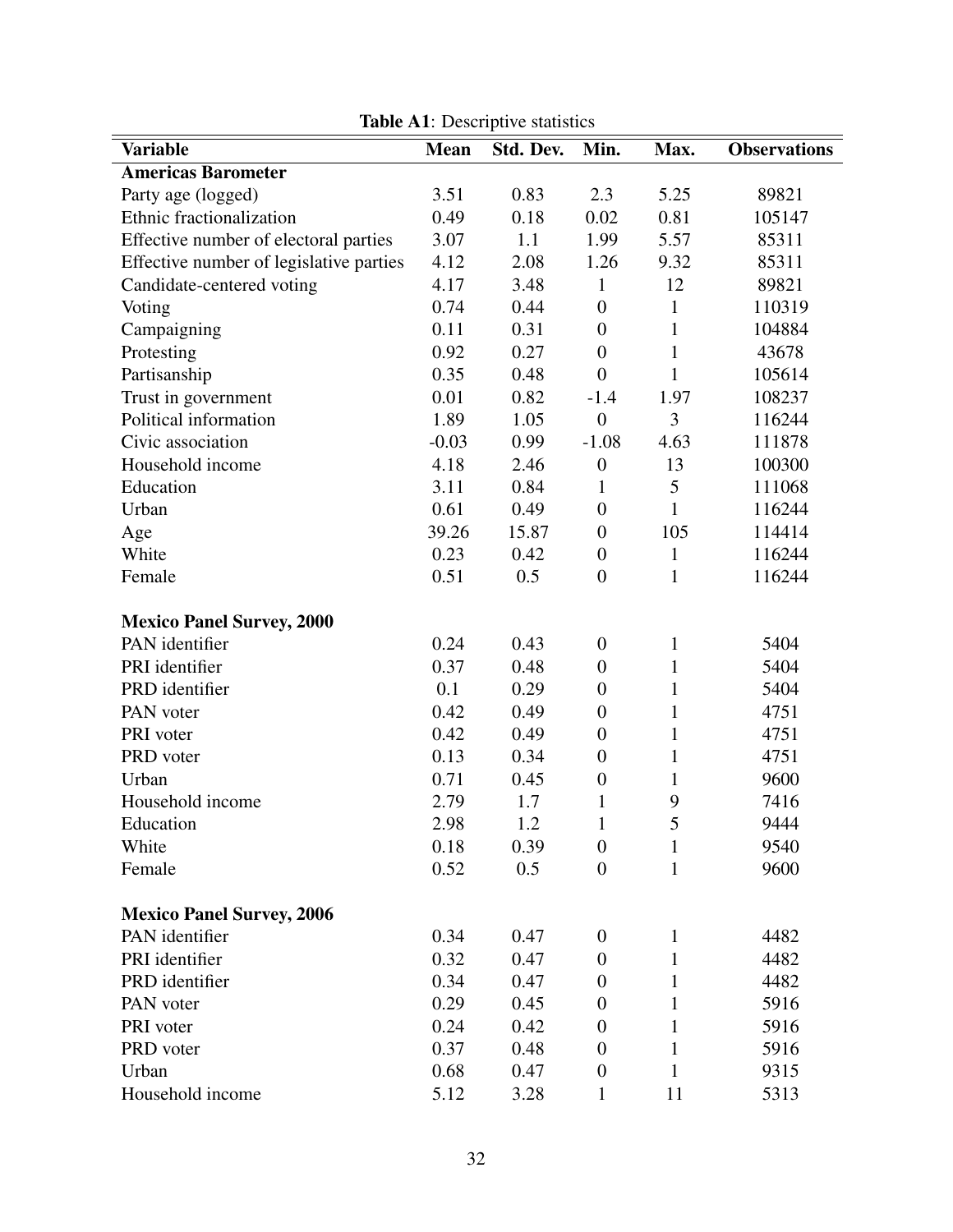| <b>Variable</b>            | Mean   | Std. Dev. | Min.             | Max.     | <b>Observations</b> |
|----------------------------|--------|-----------|------------------|----------|---------------------|
| Education                  | 7.82   | 1.05      | $\overline{2}$   | 9        | 7200                |
| White                      | 0.15   | 0.36      | $\overline{0}$   | $\bf{1}$ | 9306                |
| Female                     | 0.4    | 0.49      | $\overline{0}$   | -1       | 9315                |
|                            |        |           |                  |          |                     |
| <b>Brazil Panel Survey</b> |        |           |                  |          |                     |
| PT identifier              | 0.24   | 0.43      | $\theta$         | 1        | 17469               |
| <b>PMDB</b> identifier     | 0.13   | 0.34      | $\overline{0}$   |          | 17467               |
| <b>PSDB</b> identifier     | 0.03   | 0.16      | $\overline{0}$   |          | 17467               |
| PT voter                   | 0.4    | 0.49      | $\overline{0}$   |          | 19314               |
| <b>PMDB</b> voter          | 0.23   | 0.42      | $\overline{0}$   |          | 19314               |
| <b>PSDB</b> voter          | 0.22   | 0.41      | $\theta$         |          | 19314               |
| Household income           | 753.46 | 943.58    | $\overline{0}$   | 31754.27 | 31206               |
| Education                  | 8.33   | 3.92      | $\boldsymbol{0}$ | 15       | 37398               |
| White                      | 0.70   | 0.46      | $\overline{0}$   |          | 40158               |
| Female                     | 0.28   | 0.45      | $\overline{0}$   | -1       | 41820               |
|                            |        |           |                  |          |                     |

Table A1: Descriptive statistics (continued)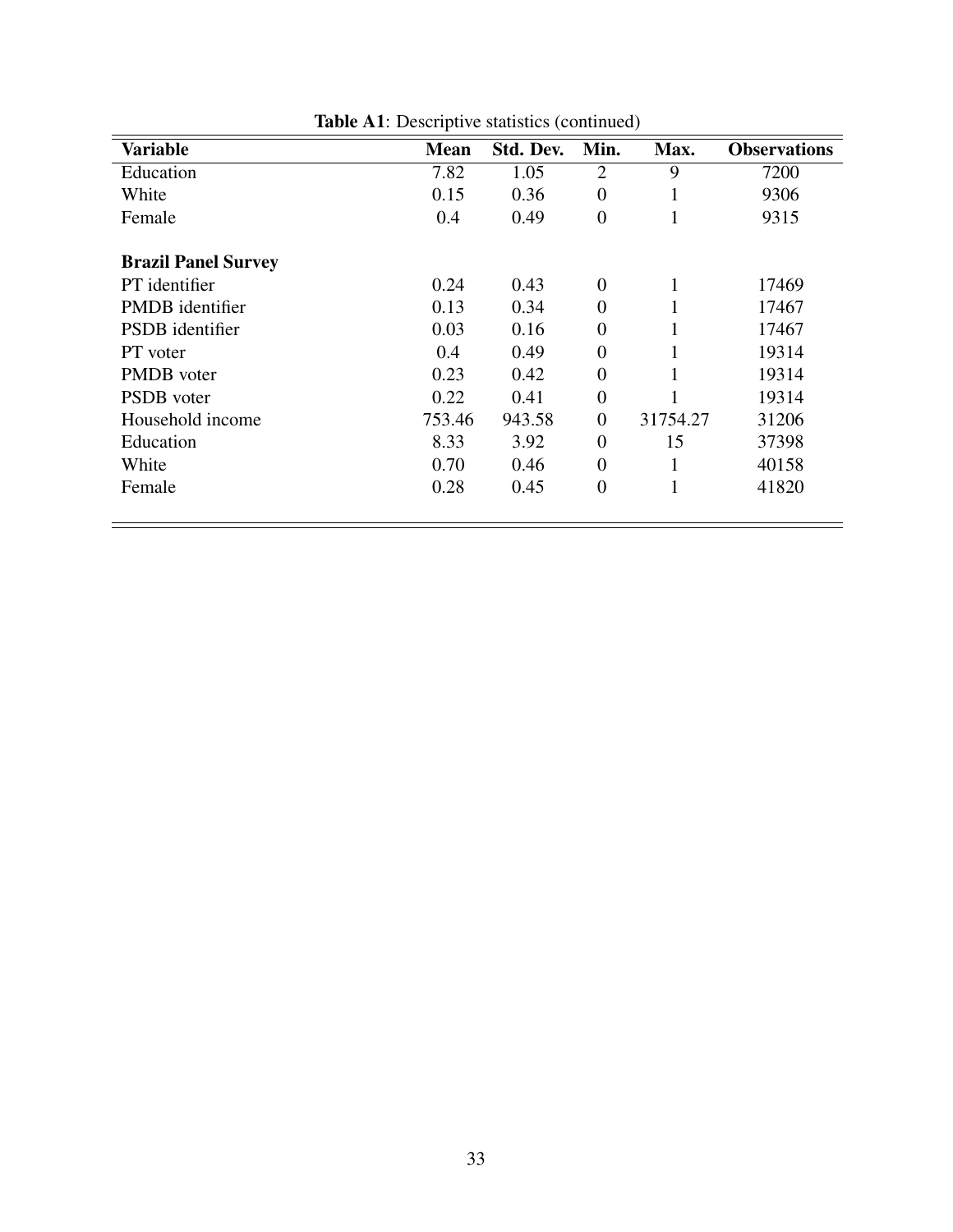|                                         | (A1)        | (A2)        | (A3)        | (A4)        |
|-----------------------------------------|-------------|-------------|-------------|-------------|
| Party age (logged)                      |             |             |             | $0.183**$   |
|                                         |             |             |             | (0.009)     |
| Ethnic fractionalization                |             |             |             | $-0.289**$  |
|                                         |             |             |             | (0.105)     |
| Effective number of electoral parties   |             |             |             | $-0.121**$  |
|                                         |             |             |             | (0.014)     |
| Effective number of legislative parties |             |             |             | $-0.049**$  |
|                                         |             |             |             | (0.006)     |
| Candidate-centered voting               |             |             |             | $-0.056**$  |
|                                         |             |             |             | (0.004)     |
| Trust in government                     |             |             | $0.180**$   | $0.164**$   |
|                                         |             |             | (0.019)     | (0.017)     |
| Political information                   |             | $0.120**$   | $0.116**$   | $0.112**$   |
|                                         |             | (0.010)     | (0.010)     | (0.010)     |
| Civic association                       |             | $0.102**$   | $0.098**$   | $0.101**$   |
|                                         |             | (0.009)     | (0.008)     | (0.009)     |
| Household income                        | $0.031**$   | $0.028**$   | $0.027**$   | $0.030**$   |
|                                         | (0.005)     | (0.003)     | (0.004)     | (0.004)     |
| Education                               | $0.086**$   | $0.035**$   | $0.040**$   | $0.045**$   |
|                                         | (0.012)     | (0.012)     | (0.013)     | (0.011)     |
| Urban                                   | $-0.052*$   | $-0.032$    | $-0.021$    | $-0.032$    |
|                                         | (0.024)     | (0.022)     | (0.022)     | (0.022)     |
| Age                                     | $0.010**$   | $0.010**$   | $0.010**$   | $0.010**$   |
|                                         | (0.001)     | (0.001)     | (0.001)     | (0.001)     |
| White                                   | $-0.032$    | 0.018       | 0.003       | $-0.027$    |
|                                         | (0.022)     | (0.021)     | (0.020)     | (0.016)     |
| Female                                  | $-0.128**$  | $-0.110**$  | $-0.107**$  | $-0.107**$  |
|                                         | (0.014)     | (0.014)     | (0.013)     | (0.013)     |
| Observations                            | 72,592      | 71,091      | 66,772      | 63,479      |
| Surveys                                 | 49          | 49          | 49          | 46          |
| Log-likelihood                          | $-38950.69$ | $-37829.44$ | $-35373.05$ | $-33318.26$ |

Table A2. *Correlates of voter partisanship in Latin America*

*Notes*: \*\*  $p < 0.01$ , \*  $p < 0.05$ , two tailed. Robust standard errors are in parentheses. Values are multilevel probit coefficients. Coefficient for the intercept not shown.